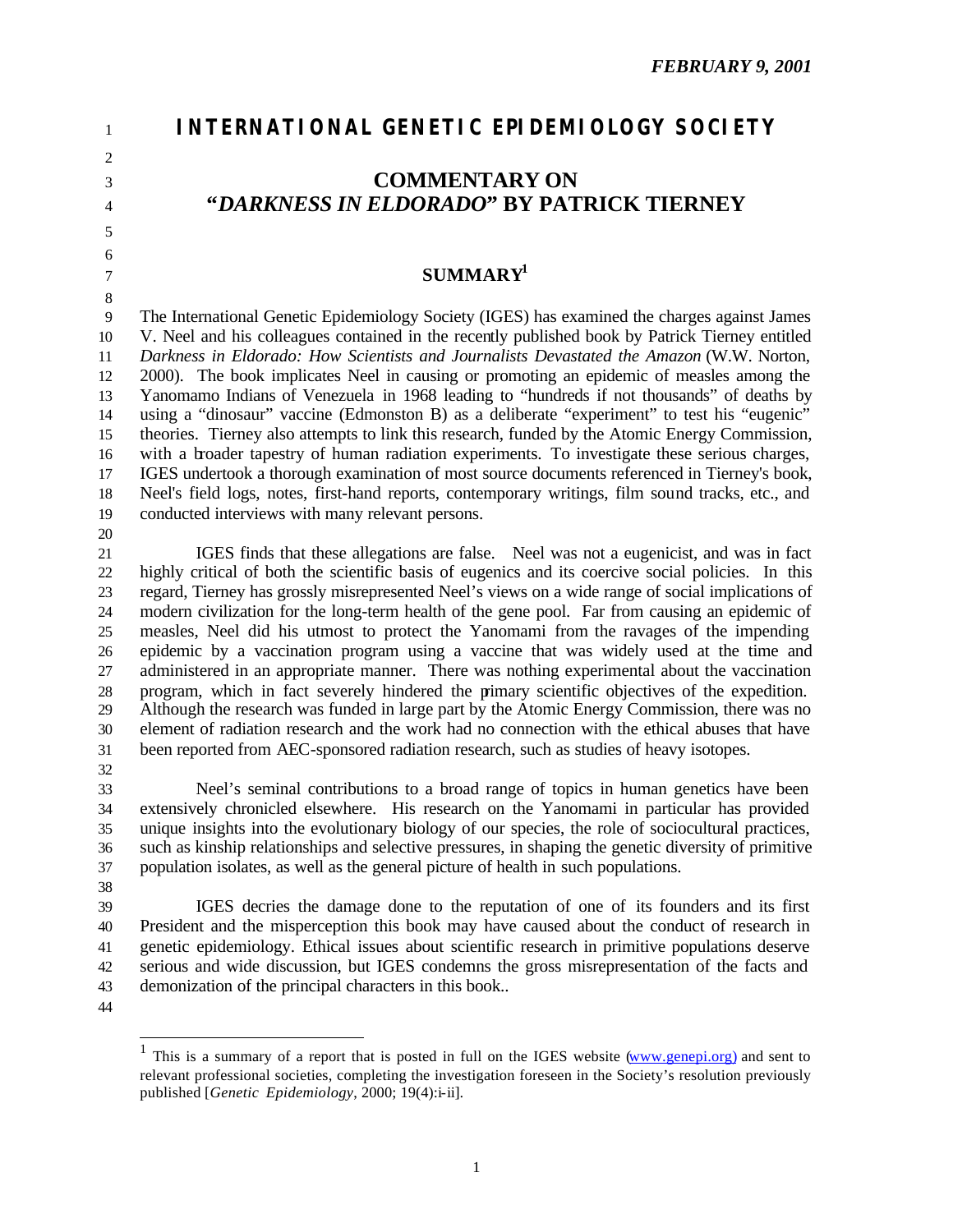#### **INTRODUCTION**

 "Neel and his eugenic disciples imbued the impersonal nature of evolution with a personal animus: natural selection became selfish, murderous, cruel, and deceitful. Doctors trained by the AEC injected the Yanomami with radioactive tracers and a vaccine that was potentially fatal for immune-compromised people. Scientists kept on filming and collecting blood in the midst of epidemics. These brave men took a long walk on the dark side, but, in the artificial brilliance of ground zero, they could see no shadows." <sup>2</sup>

 So concludes the recently published book, "*Darkness in Eldorado: How Scientists and Journalists Devastated the Amazon*" by Patrick Tierney. Even before its publication on November 16, 2000, a storm of controversy was unleashed. Excerpts of the book 56 appeared in the lead article in *The New Yorker* on October 9, 2000.<sup>3</sup> An e-mail from Terrence Turner and Leslie Sponsel warning the President and President Elect of the American Anthropological Association about the impending scandal was widely 59 circulated over the Internet and received widespread media attention.<sup>4</sup> Such allegations about unethical conduct of genetic research in themselves demand careful scrutiny by the genetics community. However, when the charges concern a distinguished leader in the 62 field — the late James V. Neel, one of the founders and first President of the International Genetic Epidemiology Society (IGES), a man in whose honor we dedicated an award 64 earlier this year — the charges take a particular relevance to our Society.

66 In response, members of IGES passed a resolution<sup>5</sup> at their annual meeting, stating that "With respect to the allegations made public thus far in the *New Yorker* article [Tierney, 2000b], there is sufficient evidence [Neel et al., 1970; Neel, 1994; Crenson, 2000; Ridley, 2000; Zalewski, 2000; web sites, 2000] to substantially refute these charges." This report summarizes the conclusions we have reached on the basis of further inquiry upon publication of the book. On the basis of this inquiry, we have concluded  $\frac{1}{2}$  that the central charge of 'science at the service of ethnocide'<sup>6</sup> is totally unfounded and that the author has grossly misrepresented Neel's views on eugenics.

 There are two parts to this report. In the first part, we summarize the allegations made in the book concerning the conduct of genetics research on the Yanomami Indians of the Amazon by Neel and his colleagues and examine their validity. This section of our report includes an examination of the statements about Neel's character and beliefs and his relationship with the U.S. Atomic Energy Commission (AEC). We also review charges that Tierney raises concerning the ethical conduct of field studies by Neel. In the second part, we summarize Neel's contributions to the field of human genetics, the purpose and principal insights learned from the research on the Yanomami, and his vision for the future of genetics. Some of the questions contained in Tierney's book concerning

 2 Tierney P. *Darkness in Eldorado: How Scientists and Journalists Devastated the Amazon*. New York, W. W. Norton & Co, Inc, 2000, pp. 314-5.

<sup>&</sup>lt;sup>3</sup> Tierney P. "The Fierce Anthropologist." *The New Yorker*, October 9, 2000, pp. 50-61.

<sup>&</sup>lt;sup>4</sup> http://www.anth.ucom.edu/gradstudents/dhume/darkness.htm

Resolution Concerning Recent Allegations Against James V. Neel*. Genet Epidemiol* 2000; 19(4):i-ii .

 $<sup>6</sup>$  Tierney, p. 11.</sup>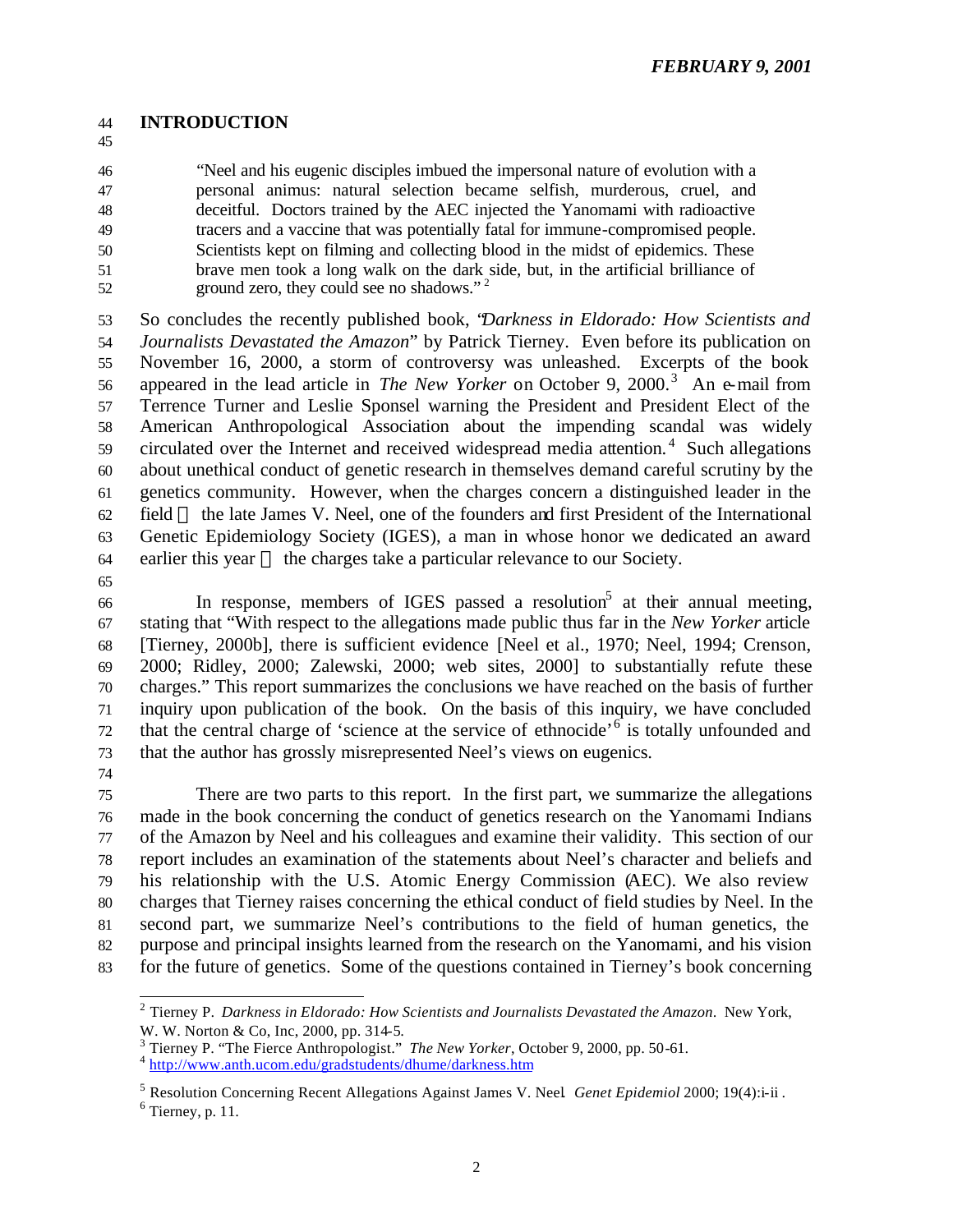ethical standards in the conduct of field studies are the subject of continuing discussion by IGES's Committee on Ethical, Legal, and Social Implications (ELSI).

 We have not attempted to address many of the other charges in the book concerning anthropological research on the Yanomami and the long history of abuses of these people at the hands of other Westerners. Likewise, we have made no attempt to examine the motives of the author in bringing these charges or others who have perpetuated them; a statement on this aspect of the story can be found on the University 92 of Michigan's website.<sup>7</sup> Nevertheless, as will become evident in what follows, our conclusions are that the charges by Tierney against Neel are false. Such libelous reporting causes harm in itself, both to the individuals whose reputations are slandered 95 particularly when they are no longer alive to defend themselves — as well as to their scientific disciplines and the organizations with which they were associated.

- 
- 
- 

#### **THE ALLEGATIONS AND THEIR FACTUAL BASIS**

 The book makes a number of specific charges, which we shall consider in detail. Briefly, the factual charges can be summarized as follows:

 • That Neel deliberately caused an epidemic of measles among the Yanomami by using a "deadly" and "contraindicated" vaccine (Edmonston B), resulting in "hundreds, if not thousands" of deaths. That Neel refused to provide medical care to those who were affected by the reaction to the vaccine or by the disease itself, and dissuaded members of his team from providing medical care;

- 
- That Neel did not seek expert advice about the appropriate means of vaccination, did not obtain permission from the Venezuelan government for the vaccination program, and provided misleading information to the Venezuelan government;
- 

 • That Neel and other scientists failed to take adequate precautions to prevent diseases resulting from outside contact with an isolated population, and made no attempt to quarantine the Yanomami who were already infected, including some of members of his own expedition**.**

 The rationale for these activities is said to be found in Neel's "openly eugenics views," and the objectives of the AEC in funding this research. Specifically, Tierney charges that

- 
- Neel believed that modern civilization violated natural selection, with deleterious consequences for the gene pool, whereas the violent culture of the Yanomami led to selection in favor of genes for leadership;
- 

l http://www.umich.edu/~urel/darkness.html; http://cedar.genetics.soton.ac.uk/public\_html/neelstat.html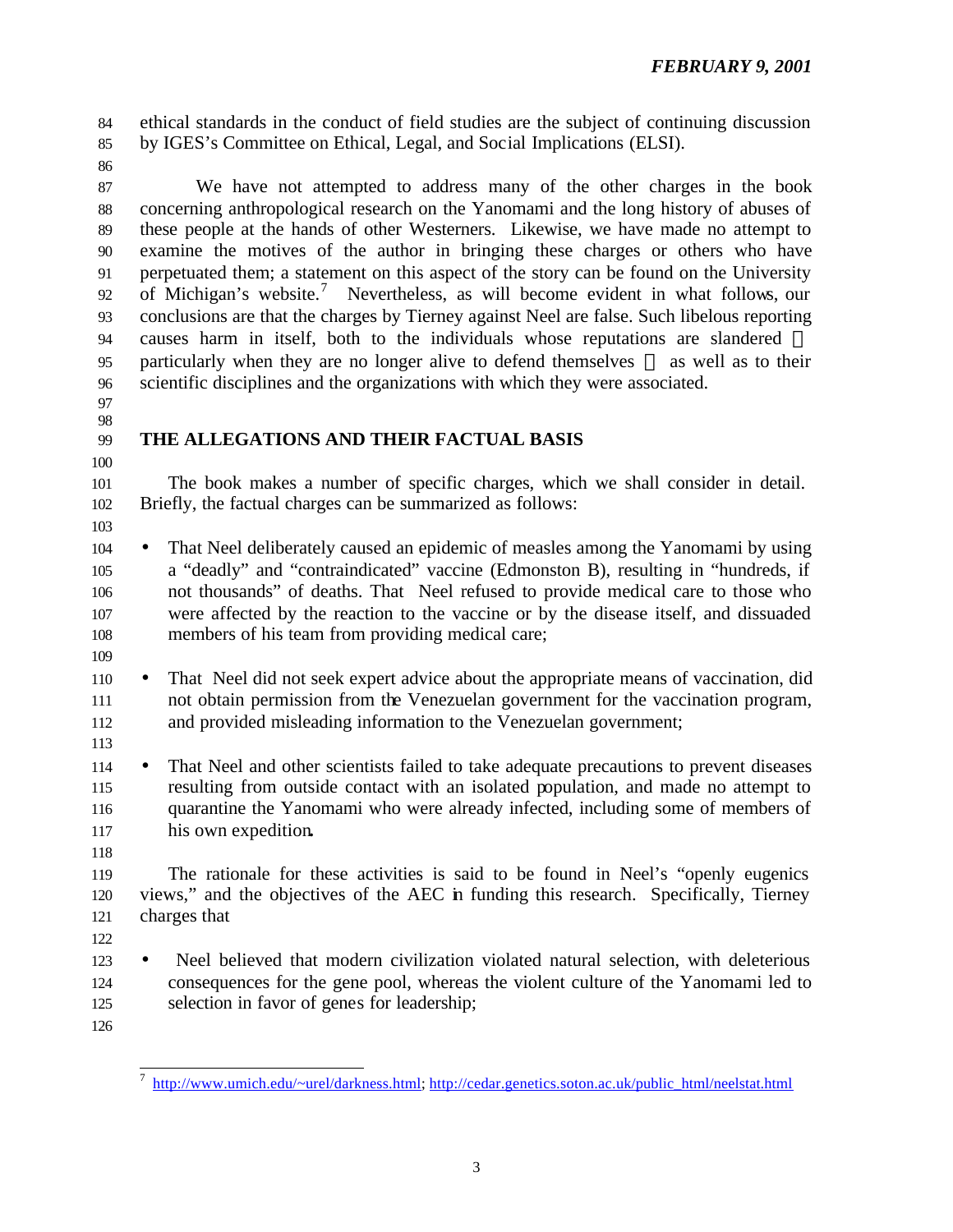- The measles vaccination program may have been a deliberate "experiment" designed to test such "eugenic" hypotheses;
- 

 • The AEC funded this research in order to estimate background mutation rates in the absence of radiation exposure, for use as a control group in the studies of the Japanese atomic bomb survivors;

- Human radiation experiments were conducted on theYanomami;
- A culture of violence existed at the AEC, which promoted the alleged abuses.
- In addition, the book contains broader bioethical concerns that we address, namely
- 
- That the scientists showed lack of respect for the Yanomami's cultural values, as exemplified by the use of indirect and sometimes deceitful ways of obtaining pedigree information;
- 
- That proper informed consent of the individuals and assent of the community leaders were not obtained;
- 
- That the research provided no potential benefit to the population, whose members were used simply as guinea pigs.
- 

 We now consider each of these charges under four broad headings: those relating to the measles epidemic; those relating to Neel's views on eugenics; and those relating to the AEC funding and the motivation for the research, and those related to bioethical conduct of field studies.

 

**1. Charges Related to the Measles Epidemic**

 The conclusion that the vaccination program caused the epidemic is based on the author's interpretation of several observations, which are either factually incorrect or grossly misinterpreted. Tierney's version can be briefly summarized as follows:

 In 1968, Neel brought 2000 doses of the Edmonston B measles vaccine with him on an expedition to the Venezuelan Amazon to study the Yanomamo Indians. Although the purpose was to control an epidemic that had broken out shortly before in this previously unexposed ("virgin soil") population, Tierney speculates that the choice of this particular 166 vaccine may have been experimental in nature, so as to test Neel's eugenic theories.<sup>8</sup> In

<sup>&</sup>lt;sup>8</sup> In post-publication interviews, Tierney has partially retracted this claim but continues not to accept evidence from experts about nonvirulence of the vaccine. See for example the interview at http://www.msnbc.com/news/486282.asp: "I don't think their intentions were malicious at all … I do not claim that it was done deliberately and I don't reach a clear conclusion about whether or not their vaccination was responsible for the spread of the disease. What I do show is there was reckless behavior. There was widespread distribution of trade goods and filming activities during the epidemic that certainly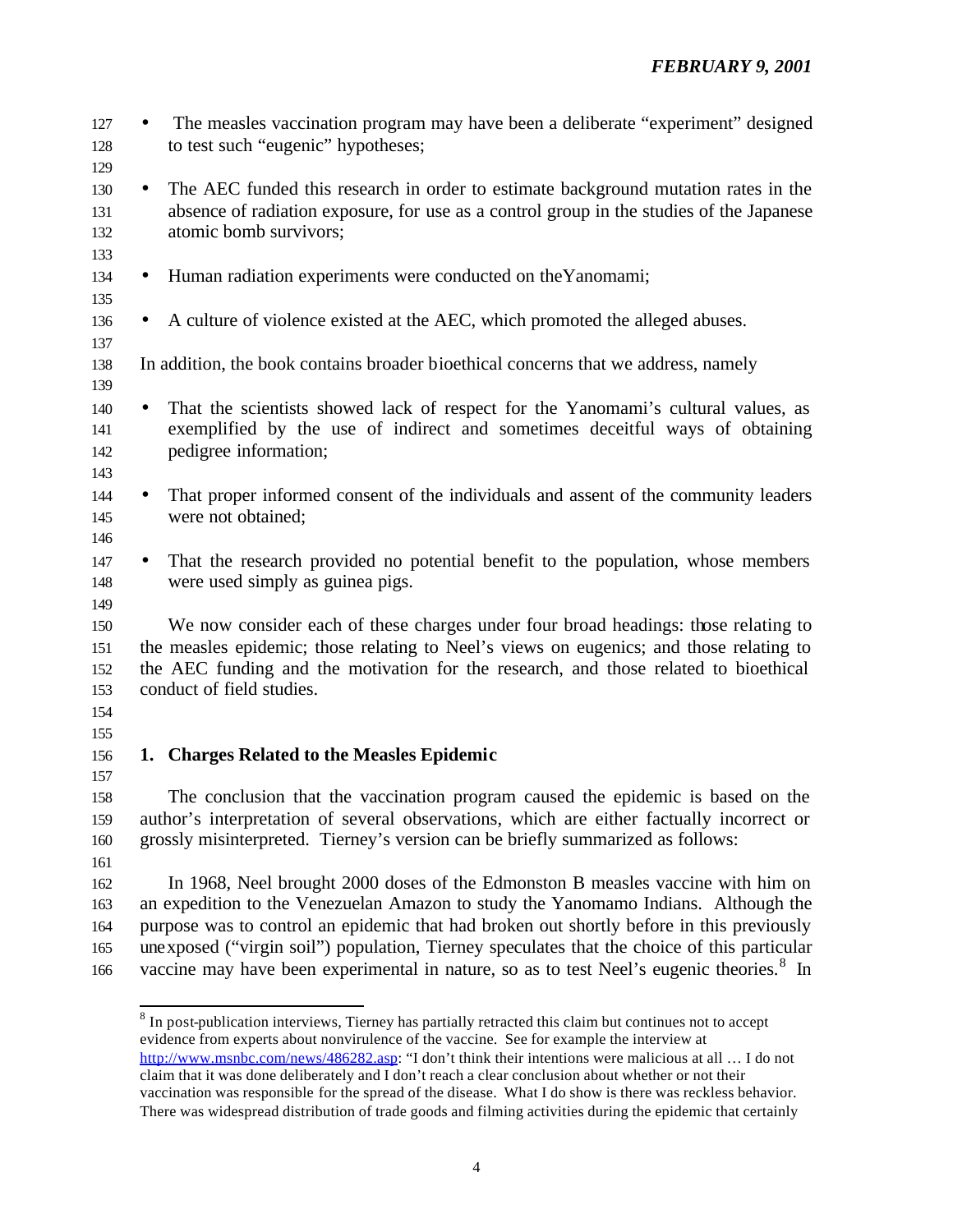support of this contention, he points to the Ocamo Mission where only half the Indians were vaccinated. At various points, Tierney describes the Edmonston B vaccine as "most primitive," a "dinosaur vaccine," "antiquated" "contraindicated", "dangerous," or "deadly." He argues that the newer Schwartz vaccine should have been used instead, citing various experts as having warned against its use in highly sensitive populations without adequate medical care, and claims that the reaction to the vaccine was as serious as the disease itself. Most seriously, he suggests that the epidemic could have been spread by person-to-person contact from individuals who received the vaccine but were not infected with the wild virus. He states that the vaccine was frequently administered without gamma globulin, which was required for use with this vaccine to reduce the severity of the reaction. Finally, he questions Neel's account of the origin of the epidemic, alleges that Neel did not have appropriate government approval for the vaccination program, and interprets passages on the sound reels for the documentary film "Yanomama: A Multidisciplinary Study" as providing evidence of a cover-up.

 Members of IGES have reviewed the historical record that we have been able to assemble from a variety of sources, including Neel's field notes, extensive correspondence over the period 1967-68 in the archives of the American Philosophical Society, grant applications to the Atomic Energy Commission (1960 and 1966-74) from the archives of the University of Michigan, transcripts of the sound reels for documentary film "*Yanomama: A Multidisciplinary Study*" cited by Tierney, and scientific publications by Neel. We have also interviewed and corresponded with many of the key individuals, including Samuel Katz, Mark Papania, Susan Lindee, James Neel Jr., Kenneth Weiss, and established liaisons with other professional societies and institutions that have been investigating these charges. Our reading of this historical record shows quite a different picture from that presented by Tierney.

l

 Members of IGES noted that a number of distinguished authorities and institutions have already addressed these charges, including the measles experts Samuel 196 Katz<sup>9</sup> (co-developer of the measles vaccine) and Mark Papania<sup>10</sup> (Chief, Measles 197 Elimination Activity, CDC), the historian Susan Lindee,<sup>11</sup> the National Academy of Sciences,<sup>12</sup> the University of Michigan,<sup>13</sup> the University of Santa Barbara (UCSB),<sup>14</sup> and the American Philosophical Society, amongst others. Katz and Papania both state that they were extensively misquoted in Tierney's book; both were interviewed by IGES for this commentary. The 83 page UCSB report provides a particularly detailed response to

http://www.tamu.edu/anthropology/Lindee.html and

http://www.anth.uconn.edu/gradstudents/dhume/Dark/darkness/0178.htm

contributed to its spread beyond its original point. And some people who were vaccinated died, which is a terrible thing."

<sup>&</sup>lt;sup>9</sup> http://listserv.acsu.buffalo.edu/cgi-bin/wa?A2=ind0009&L=anthro-1&F=&S=&P=21046

<sup>&</sup>lt;sup>10</sup> Letter to Patrick Tierney, dated October 25, 2000, provided to IGES by Papania.

<sup>&</sup>lt;sup>12</sup>http://www4.nationalacademies.org/nas/nashome.nsf/b57eflbf2404952b852566dd00671bfd/57065fl16ff2 58371852569920052d283?OpenDocument

<sup>&</sup>lt;sup>13</sup> http://www.umich.edu/~urel/darkness.html

http://www.anth.ucsb.edu/chagnon.html

 $15 \overline{\text{Cox R}}$ . Salting slugs in the intellectual garden: James V. Neel and scientific controversy in the information age. http://www.amphilsoc.org/library/mendel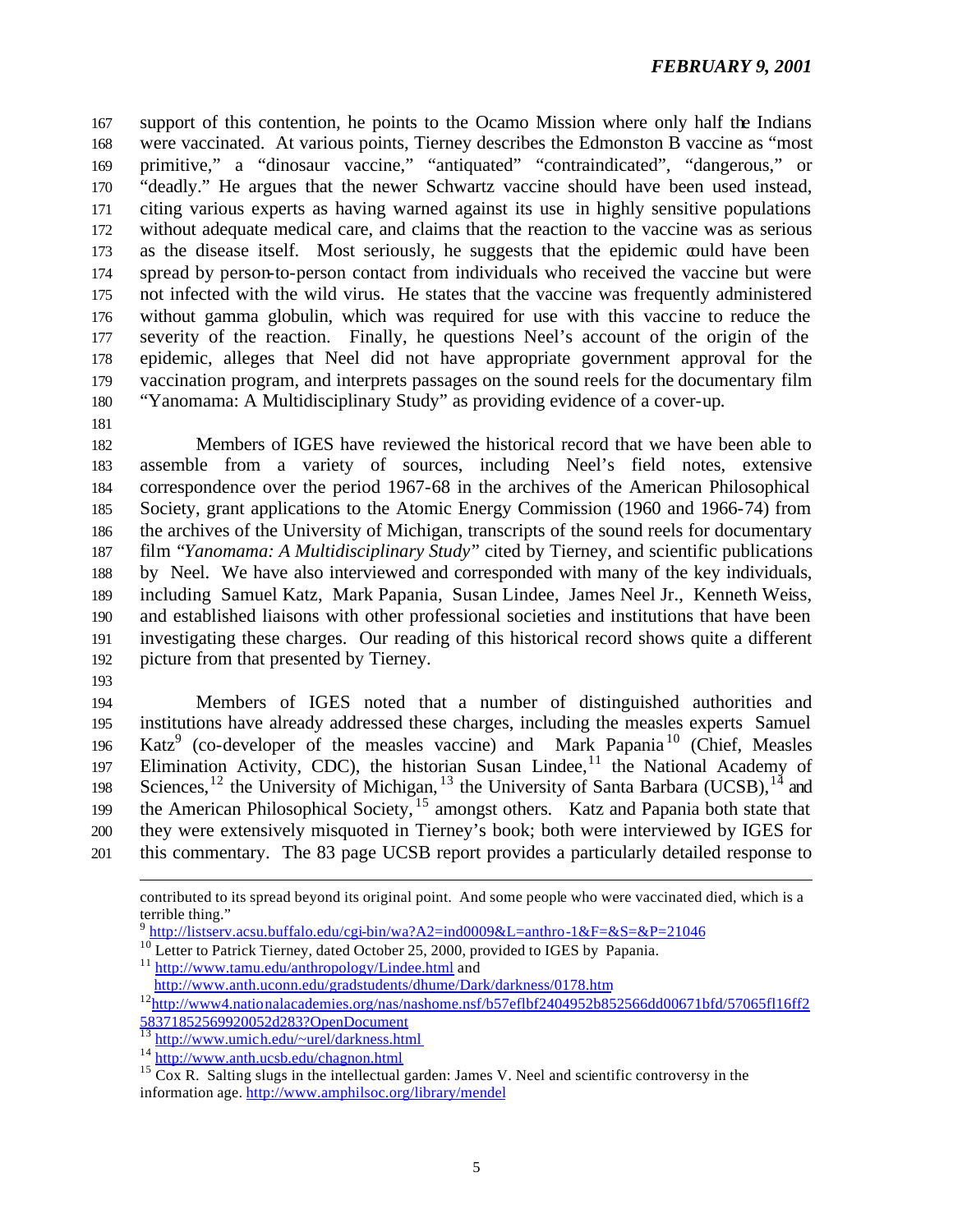the charges relating to the measles epidemic, including a careful examination of the primary sources cited by Tierney showing how they were frequently misused. In view of these various authoritative critiques, we summarize here only the highlights of what IGES committee has learned and refer the reader to these other sources for additional details.

 PREPARATIONS FOR THE VACCINATION PROGRAM. Even before the outbreak in the Venezuelan Amazon, Neel was concerned about the low levels of immunity, based on a serological survey he had conducted in 1966-67, the data from which were subsequently 211 summarized in his scientific article on the epidemic.<sup>16</sup> On Sept 19, 1967, he wrote to the missionary Daniel Shaylor expressing these concerns:

 As before, we will carry with us a considerable quantity of medical supplies, and will be prepared to practice a good deal of medicine as we go. Furthermore, our special studies on the blood specimens we brought back have now shown that measles and whooping cough, not to mention small pox and tuberculosis have not yet reached these Indians to any significant extent, and we are considering whether we could do some type of inoculation which would minimize the effects of these diseases when they finally do reach the Indian.<sup>17</sup>

 This suddenly changed from a purely preventive concern to one of epidemic control when two months later he learned for the first time that measles had broken out in the Brazilian Amazon:

l

 We have just received a letter from Charles Patton, the medical missionary stationed at Boa Vista, to the effect that measles has gotten into the Toototobi and Mucujai Stations, with the usual devastating effects. Although our orientation is primarily research, we also are quite concerned with the humanitarian implications of extending proper medical services to the Indian, 230 and would try very hard to lay a vaccination program onto our medical studies.<sup>18</sup>

A month later he wrote to Maguel Layrisse in Venezuela,

 There seems to be a raging measles epidemic amongst the Yanomama. According to our information, measles was first introduced on the Brazilian side, at Totootobi when the daughter of the missionary there, Keith Wardlaw, came down with measles which she had presumably contracted when the family was in Manaus on leave. About the time, measles appeared in Mucajai. We received a letter about a month ago from Charles Patton, medical missionary in that area, concerning the severity of the disease. Now we have just had a letter from Robert Shaylor, Chief of the New Tribes Mission on the Upper Orinoco, that he has word that there is sickness amongst the Indians on the very high Orinoco, possibly due to measles.

 I believe I can obtain about 2,000 immunizing doses of measles vaccine free. CAN YOU OBTAIN PERMISSION FROM THE VENEZUELAN

<sup>&</sup>lt;sup>16</sup> Neel JV, Centerwall WR, Chagnon NA, Casey HL. Notes on the effect of measles and measles vaccine in a virgin-soil population of South American Indians. *Am J Epidemiol* 1970; 91: 418-29. (Tables 1 and 2)

<sup>&</sup>lt;sup>17</sup> Letter from James Neel to Daniel Shaylor, Sept 19, 1967.

<sup>&</sup>lt;sup>18</sup> Letter from James Neel to Robert Shaylor, Nov 21, 1967.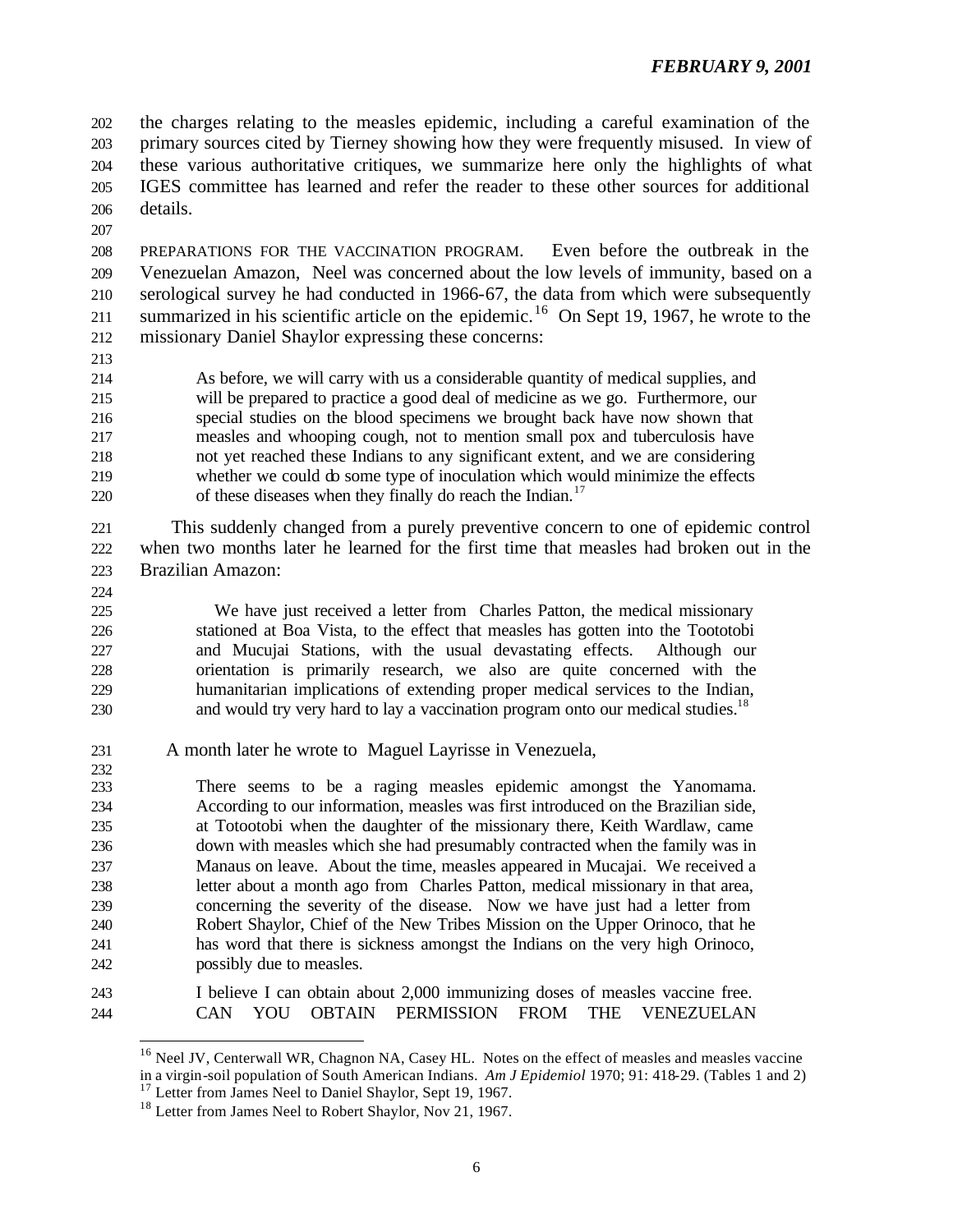GOVERNMENT FOR US TO VACCINATE ALL THE INDIANS WE COME IN CONTACT WITH? We know from our antibody studies that the Venezuelan 247 Yanomama have not yet been exposed to measles.<sup>19</sup>

 During the next two months, he consulted with Helen Casey, Libero Ajello, and Pente Kokko at the Centers for Disease Control and Francis Black of Yale University, the leading authority on virgin soil epidemics at the time, on the appropriate way to conduct a vaccination program and he visited CDC to meet with infectious disease specialists.

 VACCINE SAFETY, PERMISSION, POTENTIAL FOR PERSON-TO-PERSON SPREAD. The Edmonston B vaccine was still widely used in the United States and elsewhere at the time, although it was gradually being phased out as the newer Schwartz vaccine (a more attenuated live virus vaccine) gained favor. Nevertheless, at that time, the Edmonston B vaccine was licensed by the Food and Drug Administration and recommended by the World Health Organization; it was certainly not "contraindicated," even without the use of gamma-globulin. In fact, over one million children were vaccinated in the U.S. in 1968 alone. The choice of the Edmonston B vaccine was driven by an offer by two manufacturers, Lederle and Parke-Davis, to donate 2000 doses (together with gamma-262 globulin donated by the State of Michigan) at no cost to the researchers.<sup>20</sup> An additional 2000 doses was provided in April 1968 by Phillips-Roxane, along with 2000 more doses of gamma-globulin from the State of Michigan. According to detailed records in Neel's field logs, gamma globulin was given with the Edmonston B vaccine in all cases, except for the initial 40 doses administered by Roche at the beginning of the outbreak before Neel's arrival at Ocamo.

 Advance permission does appear to have been obtained from the Venezuelan authorities. Neel requested government permission in the letter to Miguel Layrisse at the Instituto Venezolano do Investigaciones Cientifices (IVIC) quoted above. The reply from the Venezuelan public health authorities later that month has not been located, but other evidence implies that it was provided, including the obvious requirement for such authorization in order to import the vaccine through Venezuelan customs. A telegram dated April 19, 1968 has been located, providing government permission for additional vaccines. 

I In more than 18 million applications of the vaccine, no case of person-to-person transmission has ever been documented and only 3 deaths resulted, all in severely immunocompromized individuals (one late-stage leukemia case undergoing radiotherapy and two with immune deficiency syndrome). In extensive experience in other isolated populations, such as in Nigeria and Zaire, no case of transmission due to the vaccine has ever been seen. Tierney proposes a biologically implausible mechanism by which an individual who received only the vaccine and not a natural infection could transmit the

l Letter from James Neel to Miguel Layrisse, Dec 11, 1967. (emphasis in original)

<sup>&</sup>lt;sup>20</sup> E-mail from Robert Cox of the American Philosophical Society, November 10, 2000, summarizing correspondence from Martins da Silva of the Pan American Health Organization to RR Widman of Cyanamid International (Lederly Labs) December 19, 1967; from JV Neel to SJ Musser of Philips Roxane on April 26, 1968; and from JV Neel to Marcel Roche of IVIC on April 22, 1968.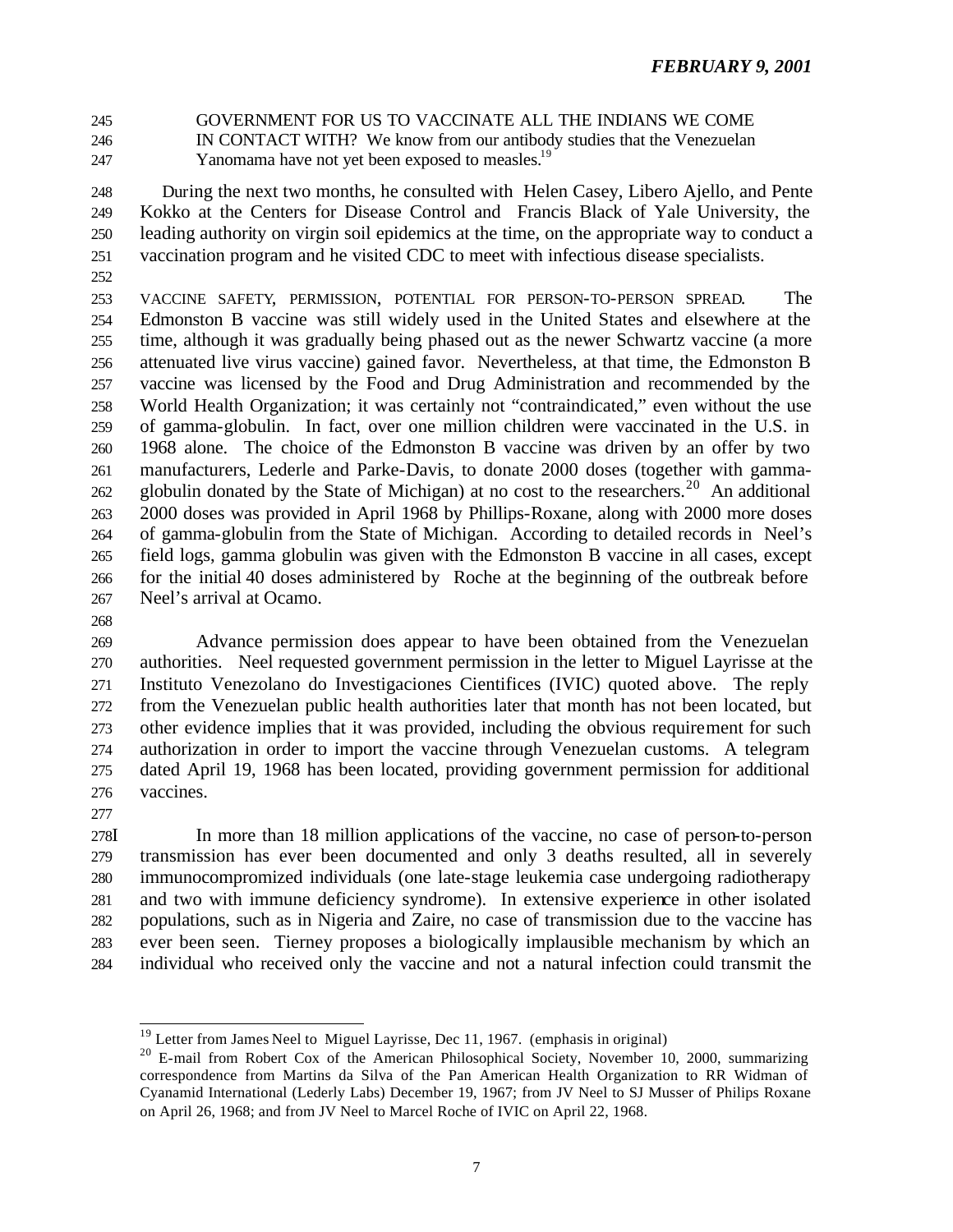285 virus to others; this argument has been authoritatively rebutted by leading infectious 286 disease experts, such as Katz and Papania, and the National Academy of Sciences.

 Only half of the Ocamo Mission was vaccinated so as to allow sufficient numbers to care for the vaccinated during the acute phase of their reaction, as spelled out in a protocol for the vaccination program by the expedition's pediatrician, Willard 290 Centerwall, before departure.<sup>21</sup> This village was also the only one that already had a substantial prevalence (20%) of antibodies from earlier exposures (identified as 'Village J' in Neel's published report<sup>22</sup>). No experimental intent was involved.

293

294 DENIAL OF MEDICAL CARE. Tierney relies heavily on sound reels for the film 295 "*Yanomama: A Multidisciplinary Study*" for his contention that medical care was denied, 296 citing repeatedly the statement by Neel to the filmmaker Timothy Asch*,*

297

l

 "Not the picture of the physician ministering to his flock. … You're here to document the kind of study we're trying to make. Anybody can walk into a village and treat people. This is *not* what we're here to do. Now, I don't know 301 how I can be more definite about it." $^{23}$ 

 He goes on to claim that "The American medical team deserted the desperately sick Yanomami, who waited for over a week until the next plane from Caracas arrived 304 with additional doctors."<sup>24</sup> Neel shocked Chagnon, telling him that, yes, the sick Yanomami were going to infect everyone they met. But they had to continue their research and filmmaking activities upriver and let the Yanomami fend for themselves until some other doctors arrived.<sup>25</sup>

308 We have reviewed a transcript of these sound reels prepared by members of the 309 American Society of Human Genetics who have listened to them, and do not arrive at the

 $21$  Protocol for vaccination program included in a memo by Willard R. Centerwall to Black dated January 9, 1968:

<sup>&</sup>quot;In brief, it should be realized that the Edmonston strain of the vaccine, though immunologically effective is known to cause significantly high fevers and reactions in some persons. This is perhaps even more likely among measles-free peoples. The concomitant use of gamma globulin would help modify the reactions but in the absence of gamma globulin, measles vaccination is still considered very much worth the risks providing certain precautions are taken, i.e.:

<sup>(1)</sup> avoid vaccinating infants especially under 1 year of age, tuberculosis patients, acutely ill people, and persons who are old and/or infirm.

*<sup>(2)</sup> vaccinate only half the able-bodied village population at one time so the unvaccinated individuals will be able to care for the needs of the vaccinated ones.* [Italics added]

<sup>(3)</sup> vaccinate populations which can be observed during the resting period (8-12 days post vaccination) so that any high fevers can be treated with aspirin and fluids and any bacterial complications treated with antibiotics or sulfa drugs.

<sup>(4)</sup> alert the people being vaccinated that they may feel a bit ill from the vaccination but not as badly as the disease from which they are being protected.

The vaccination causes what is essentially a mild case of measles which is not contagious from one person to another."

<sup>&</sup>lt;sup>22</sup> Neel JV, Centerwall WR, Chagnon NA, Casey HL. Notes on the effect of measles and measles vaccine in a virgin-soil population of South American Indians. *Am J Epidemiol* 1970; 91: 418-29. (Table 1)

 $23$  Tierney, p. 95

 $^{24}$  Ibid., p 76.

 $^{25}$  Ibid., p. 312.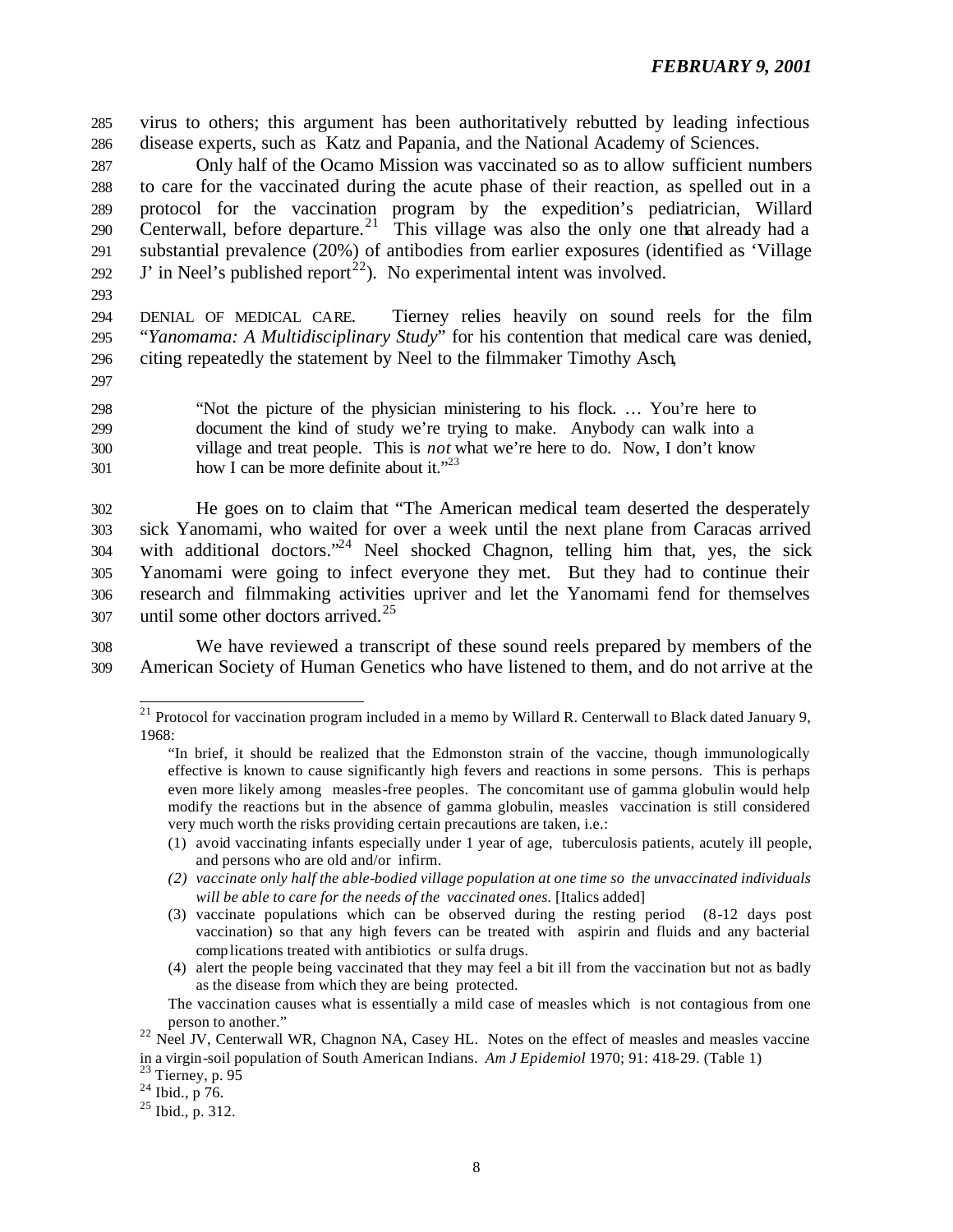same interpretation as Tierney. In its proper context, the first of these quotes appears to be an instruction to Asch as to the type of material he wanted on the film, not an instruction to his medical colleagues to refuse care as Tierney interprets it. In the last passage quoted above, the expression "the sick Yanomami" was changed from "the vaccinated Yanomami" in the galleys, an important change indicating that Tierney was backing off from the contention that Neel believed the vaccine was capable of person-to- person spread. Obviously, those with natural measles would be highly contagious, but we could find no evidence in the sound reel transcripts that Tierney cites for this passage to show that Neel instructed his team not to provide medical care.

 Perhaps most compelling is a passage from sound reel number 1 *not* quoted by Tierney, which follows immediately after the passage which Tierney uses to argue that "The American medical team deserted the desperately sick Yanomami."

 *Neel:* We have 1000 by our estimate; we will allocate about 750, so we have about 250 left. These we want to use to get Platanal and catch it on the upper Orinoco and then the Patanowa-teri who are the principal inland village we might get to. Actually, Ocamo, we can't be sure what's going to happen next, but it would be excellent insurance to have two physicians here. Ocamo will be pretty well over in the next 3 or 4 days. We'd like to have one standing by here and one allocated to help the missionaries if the inland village comes down.

 This hardly sounds like a plan to abandon the Ocamo mission! Neel's field logs show that extensive medical care was indeed provided. Susan Lindee summarizes these field logs as follows:

 When the measles problem was identified as an epidemic, on or around February 16, Neel provided penicillin and terramycin not only to those affected in the villages he visited, but also to those who would be able to bring it to persons affected elsewhere. There is no evidence that he attempted to discourage anyone from providing treatment, and indeed for about two weeks he spent much of his own time administering vaccines and antibiotics.

 Furthermore, Neel himself worked out a plan for controlling the epidemic, from 2 to 4 a.m. on 16 February, after he was awakened by a messenger bearing a frantic note from a colleague at the Ocama Mission, a note which said that there was a serious outbreak of measles, and asking him to send gamma globulin. His "all Orinoco" plan included controlling movement of people in and through the five primary ports of entry to the region, liberal use of penicillin, vaccination when practical, and gamma globulin when practical.  $^{26}$ 

l The entry reads as follows:

- 1. Gamma globulin is effective in modifying the clinical course of measles only before the rash appears.
- 2. Accordingly, give gamma globulin only to those Indians at Ocamo who were not vaccinated and who are not sick with measles. By our calculation this should be  $\pm 20$  people. We are sending 60cc of gamma globulin to them, to administer as .1cc per kilogram.
- 3. We believe it wise to give Depo Penicillin to the Indians who are most ill. Send 20 doses of Bicillin, all we can spare if we anticipate troubles at Mavaca. In this  $\frac{2}{\sqrt{2}}$  the current epidemic of "grippe" could interact deleteriously with the measles.
- 4. There are five chief portals of entry on the Orinoco: Padamo, Ocamo, Mavaca, LeChosa, and Platanal. Since we sent vaccine with Cecil to Padamo two days ago, since Bill is about finished vaccinating at Mavaca, and with the Ocamo situation, the first three are now covered.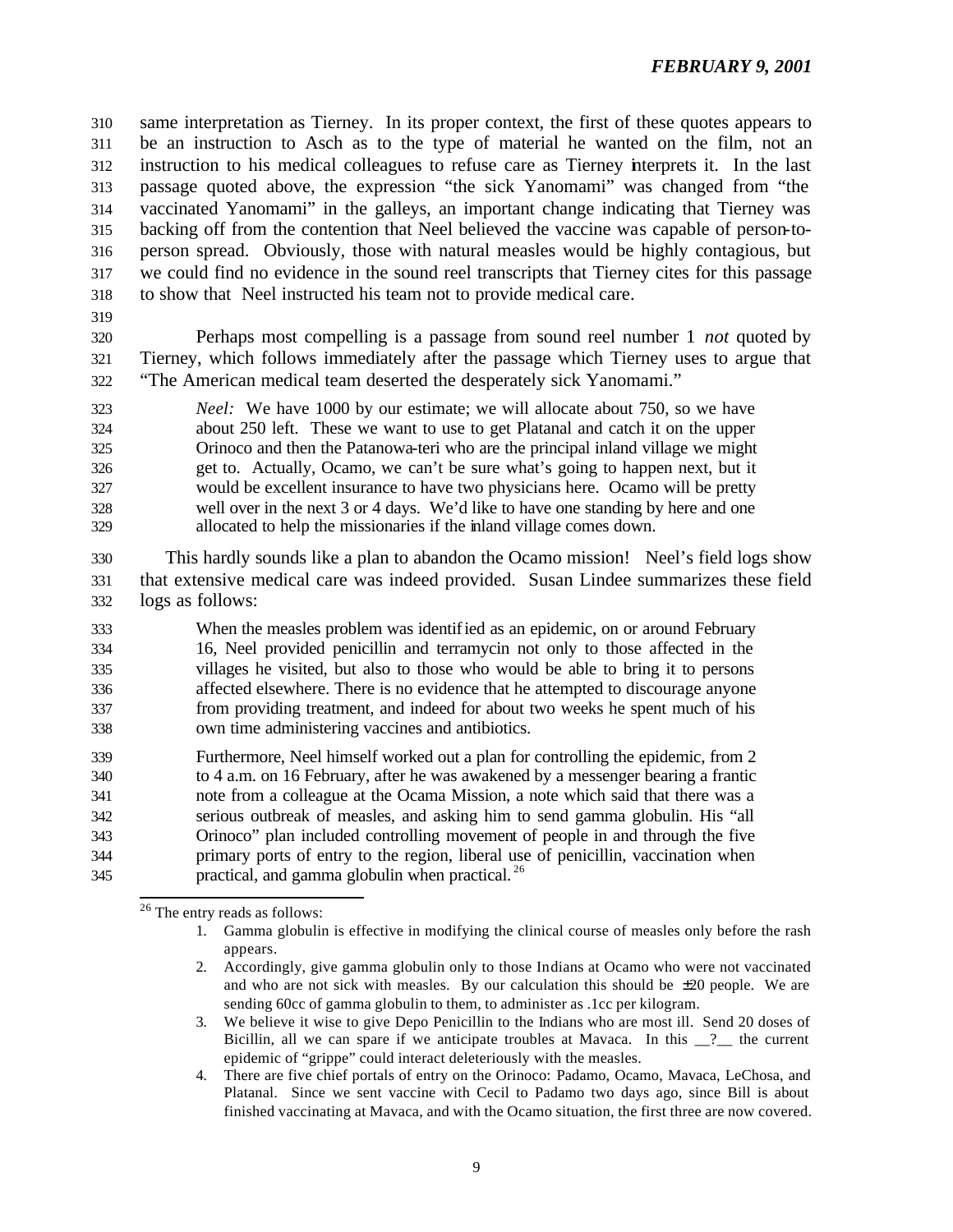It is clear from his notes that the epidemic drastically disrupted his field research, making it impossible for him to collect the kinds of data he had intended to collect, and it is clear that he was at times frustrated, even angry, about this  $\mu$  situation. A measles outbreak emphatically did not facilitate his research.<sup>27</sup>

 Additional evidence of an intention to provide medical care is provided by the shipping lists for the expedition, which include (in addition to 2000 doses of vaccine and gamma globulin), 10,000 tablets of aspirin, 10,000 malaria tablets, and large quantities of penicillin, Sulfa, and Tetracycline far more than the expedition needed for its own purposes.<sup>28</sup> Furthermore, in his autobiography he wrote (with respect to all his  $\frac{1}{256}$  expeditions) that "We treated the sick as we traveled"<sup>29</sup> and similar passages in his correspondence, such as the letters to the Shaylors and Layrisse quoted above. Perhaps the strongest evidence of the quality of the care that was provided comes from the mortality outcomes. Contrary to Tierney's claim that "hundreds, perhaps thousands of deaths resulted," the case-fatality rate has been estimated at 8.8%. Although high by modern standards in civilized populations, this is far below what has typically been observed in "virgin soil" epidemics.

 COVER-UP CLAIM. The allegation of a cover-up of alleged ill-effects of the vaccination program is also based solely on the author's interpretation of a brief clip from the sound record from the expedition, located in the Smithsonian's archives. Here is the cited exchange:

| 367 |                                                                                     |
|-----|-------------------------------------------------------------------------------------|
| 368 | "I've just explained to him that a few people out the vaccinated group              |
| 369 | will get a clinical case." [Chagnon]                                                |
| 370 | "Right," Neel said.                                                                 |
| 371 | "But he's [Rousseau] trying to interpret all of them [the measles cases] to         |
| 372 | mean that it's a reaction to the vaccination which I don't think is a wise thing to |
| 373 | do. And I think that even "                                                         |
| 374 | "Right," another expedition doctor interjected.                                     |
| 375 | "I hope that's right, "Neel said.                                                   |
| 376 | Neel: "The vaccination with gamma globulin gives sometimes a fever, a little        |
| 377 | runny nose but if he sees somebody with a real rash, get him away from the          |
| 378 | group. But by the time he sees someone like that, that person will have             |
| 379 | contaminated the entire group. That is how contagious measles is. <sup>30</sup>     |

We will send the two Makiritare S.A.S. people at Mavaca to vaccinate LeChose (a village on the river between Ocamo and Mavaca, and also at Yabrobatedi, first village up Ocamo. Will try to arrange for vaccination at Platanal.

5. Suggest the Ocamo mission request 200 doses of Depo Penicillin for use along Orinoco.

6. Isolate and vaccinate all visitors coming to any place there is vaccine. Send 20 doses to Ocamo for this purpose.

<sup>27</sup> Open e-mail from Susan Lindee, historian at the University of Pennsylvania, dated Sept 21, 2000, posted at http://www.tamu.edu/anthropology/Lindee.html.

 $^{28}$  Equipment for I.V.I.C-University of Michigan study of Venezuelan Indians, stamped by U.S. Customs Jan 11, 1968, 7 pp..

Neel, *Physician to the gene pool.* p 171.

Tierney, *Darkness*, p 73.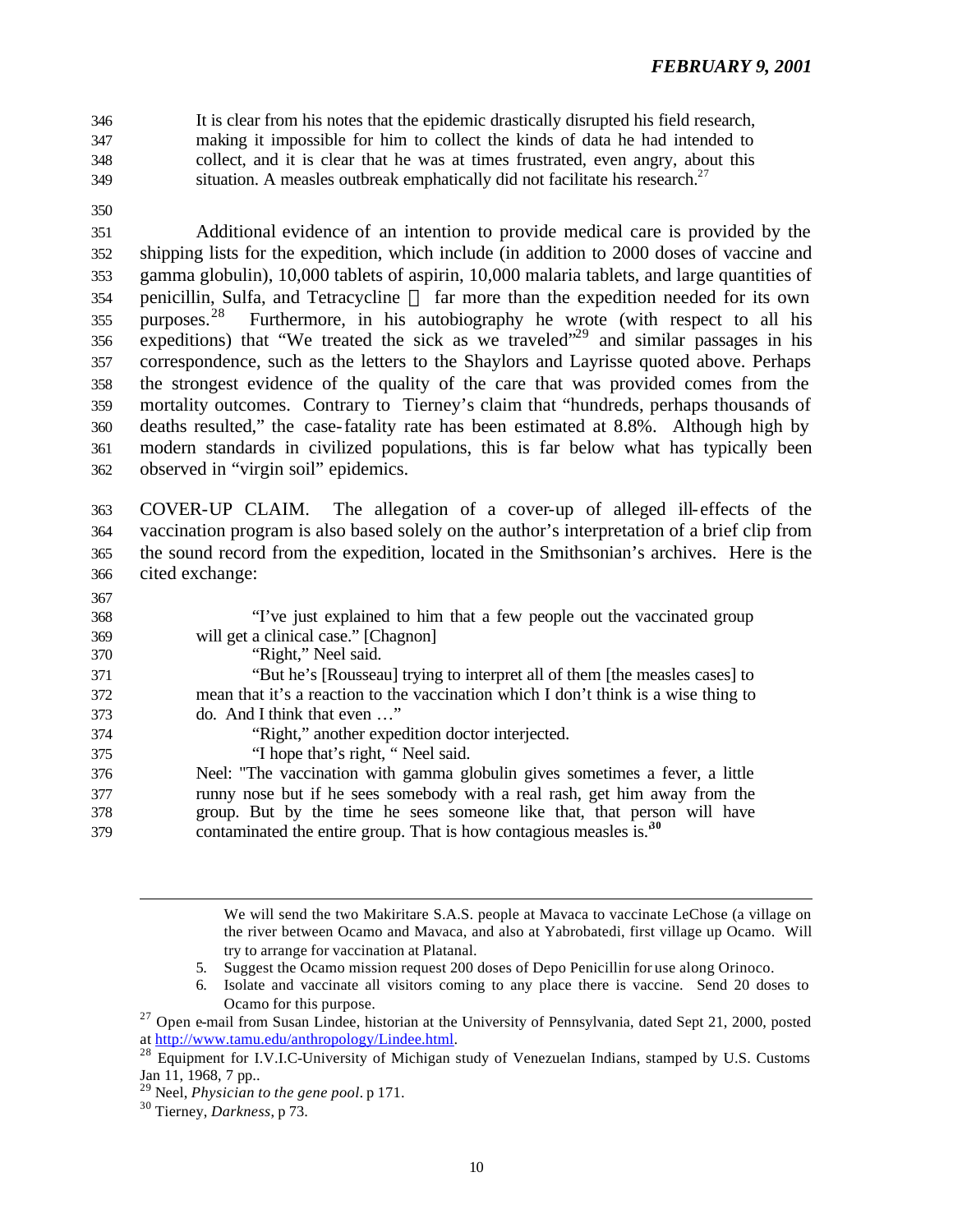From this, the author spins an elaborate conspiracy theory with no other supporting evidence. Our reading of this passage does not support this interpretation, nor can any other evidence be found in contemporaneous field logs. Neel's autobiography cites various reports to the Venezuelan government and papers in open literature describing this experience,  $31$  which hardly suggests any attempt to cover up the events.

 PREVENTIVE MEASURES. Tierney makes both general assertions about the responsibilities of scientists to avoid harming vulnerable populations and specific contentions about Neel's failure to quarantine the infected individuals, including some of his own assistants. With respect to the latter, he alleges that an Indian guide named Rerebawa accompanied the expedition upriver, despite being infected with measles. Unfortunately, it is difficult to verify this claim in either Neel's field notes or mission records, as Rerebawa is never mentioned by name. However, on the same date that Tierney ascribes to this event (February 18, 1968), there is a passage in Neel's field notes which reads,

- "Back from Ocamo about 6:00 to find one of our Ocamo trip guides ill presumptive measles until proven otherwise. Decided to advise "our" 399 village to move out — but stay where they can be reached."
- On the next day, there is a further notation that
- "In a surge of conscience, decided not to take our four exposed Pat guides with us, but to get guides at Plantanal."
- These passages indicate that Neel did avoid, as well as possible, exposing new villages to measles by leaving behind his own exposed guides.

 The severity of the disease and/or the reaction to the vaccine apparently terrified the Indians, who disappeared into the jungle, possibly further spreading the contagion. As alleged by Tierney, it is possible that reactions to the vaccine could have contributed to terror in the villages from the measles epidemic. However, as available documents testify, Neel took all possible steps to ameliorate the impact of the measles epidemic on the villages. It is clear from an entry dated February 17 (referring back to events on January 23) and his "all-Orinoco" plan (item 6) that quarantine measures were instituted from the beginning.

- With respect to the general potential for disease spread by expeditions such as Neel's, Tierney writes:
- Although the AEC protocols admirably maximized data collection, they also maximized exposure to a host of new germs. In some ways, the assembly- line blood-collecting routine was a formula for disease propagation, starting with the arrival of scientists from major cities around the world, who were ferried by speedboat to isolated Yanomami *shabonos* in the company of Yanomami guides

l Neel, *Physician to the gene pool*, footnote 27 to p. 411.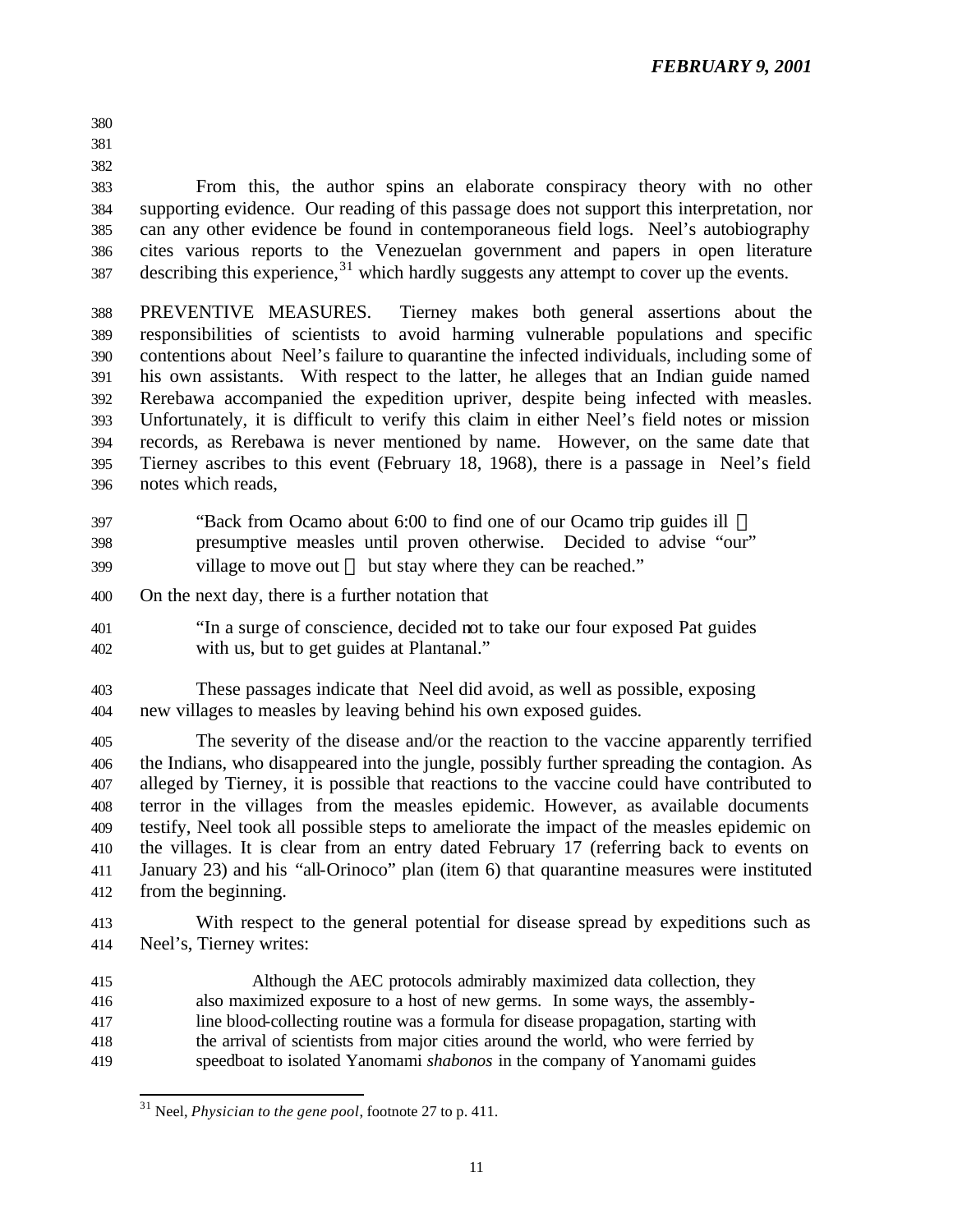from the missions. At no time in their films, or in any of the voluminous writings of the scientists who participated, is the question of how their own presence among barely contacted villages added to "the disease pressure" that "decimates the population."<sup>32</sup>

 No evidence is ever offered in the book that the presence of Neel's team indeed 425 caused or transmitted any infectious diseases<sup>33 – 34</sup>. Nevertheless, these are quite legitimate concerns in working with isolated populations that have been recognized by numerous scientific and public health organizations. Neel himself acknowledged this concern in his autobiography, where he says, "We took great pains to introduce no 429 disease." However, Hurtado et al.  $35$  indicate that, despite concerns, there are currently no guidelines to minimize the risk of spreading disease among isolated populations 431 during the conduct of scientific or anthropological studies. Hurtado et al. note "Ironically, James Neel, a scientist accused by Tierney of genocide among the Yanomamo, is one of the main contributors to our current understanding of disease susceptibility in these populations." Thus, Tierney's accusation that Neel contributed substantially to the burden of disease in the Yanomamo seems particularly reckless. 

#### **2. Neel's Views on Eugenics**

 Tierney relies heavily on selective quotations from Neel's own writings to paint him 441 as a mad scientist, an adherent to long-discredited eugenics ideas.<sup>36</sup> These are not worth responding to point-by-point, but two passages in Tierney's book in particular attempt to provide a basis for his interpretation of the measles vaccination program as a deliberate "experiment" to test eugenic theories:

 Because measles attacked everywhere with such predictable ferocity that geneticists expected that a measles contagion in an Amerindian tribe could allow them to measure the difference in inherited immunity between New and Old 449 World people — a key factor in natural selection.<sup>37</sup>

 Although I can only speculate about Neel's personal motives, opting for the Edmonston vaccine was a bold decision from a research perspective. Obviously, the Edmonston B, precisely because it was primitive, provided a model much closer to real measles than other, safer vaccines in the attempt to resolve the great 454 genetic question of selective adaptation.<sup>38</sup>

Tierney, p. 50.

<sup>&</sup>lt;sup>33</sup> Hill K, Kaplan H. Population and dry-season subsistence strategies of the recently contacted Yora of Peru, *National Geographic Research* 1989; 5: 317-34.

Hill K. The ethics of anthropological fieldwork. http://www.unm.edu/~kimhill/tierney/ethics.htm <sup>34</sup> Hurtado AM, Hill K, Kaplan H, Lancaster J. The epidemiology of infectious diseases in South American Indians: A call for ethical research guidelines. http://www.unm.edu/~kimhill/tierney/health.htm

Neel, *Physician to the Gene Pool,* p. 171.

Tierney, *Darkness*, pp. 12, 38-9, 40, 49, 296-7, 314.

Tierney, p. 54.

Ibid. p. 59.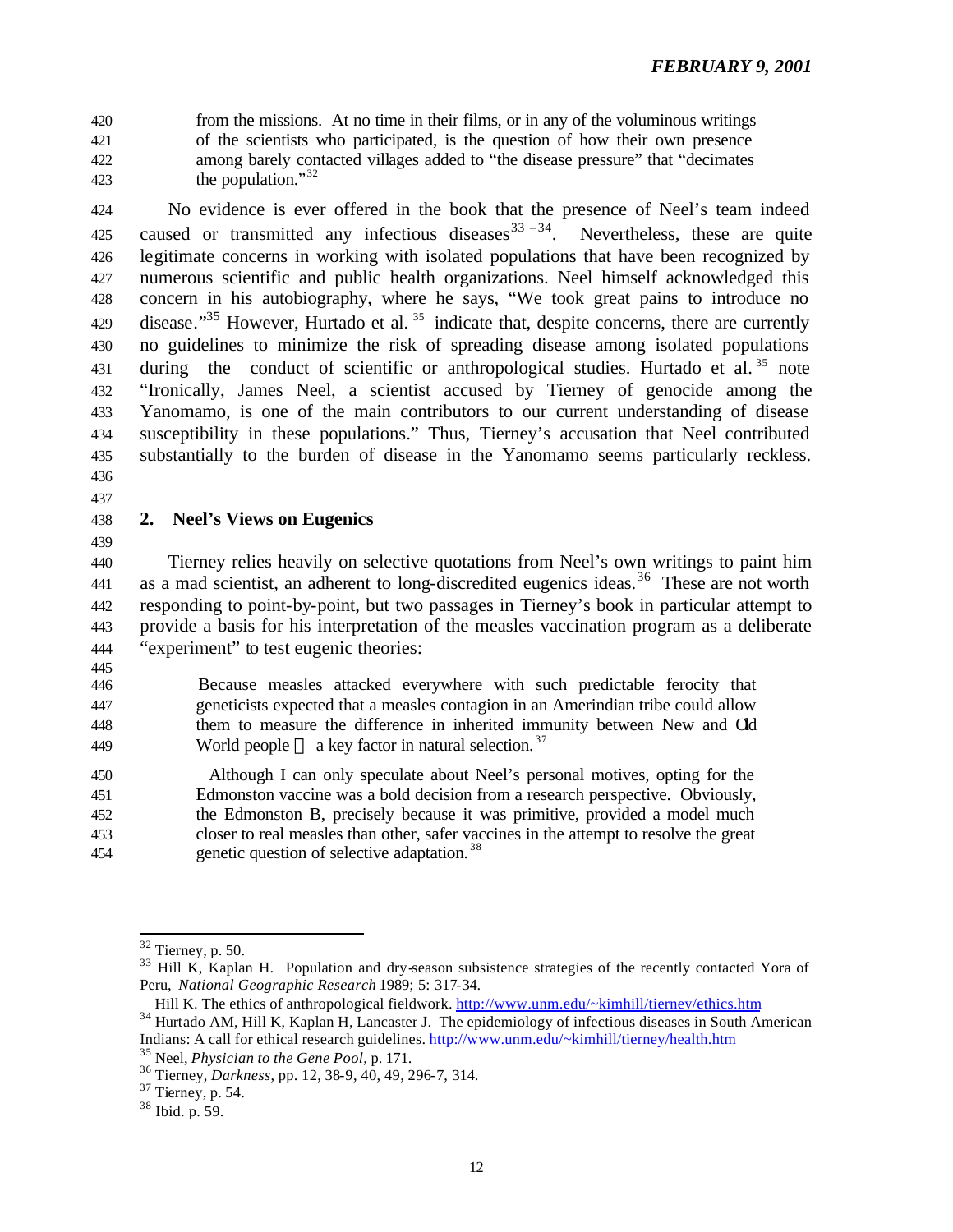Unfortunately, Tierney has seriously misunderstood Neel's ideas. Two recent 456 reports have responded to these claims in detail.<sup>39</sup> In this section, we attempt to summarize his views on the various topics touched upon by Tierney, focusing in particular on his insights based on his Yanomama research.

 At the outset, we note that there is a great deal of confusion about the meaning of the word "eugenics," as a result of the failure to distinguish between scientific questions about the evolution of the human gene pool and the misguided and coercive social policies that some adherents advocated after about 1880, culminating in the excesses of Nazism in Germany but also reflected in compulsory sterilization programs and discriminatory immigration programs and legally supported racism in parts of the United States and elsewhere. An excellent review of the history of eugenics and the excesses of the "social Darwinists" can be found in the *Encyclopedia of Biostatistics*<sup>40</sup> See also an excellent discussion of the different meanings of the word "eugenics" and Neel's views 469 on the subject by Paul and Beatty. Again, Neel's concern with the future of the human gene pool is an important part of this scientific tradition, but he was a staunch opponent of measures to ameliorate our genetic heritage by coercive means.

 Neel was in fact a critic of eugenics from his earliest days. When offered the records of the disbanded Eugenics Records Office at the Carnegie Laboratory, rather than having a "career-changing moment" as Tierney claims, he refused to touch them:

l

 my earlier experience at the Office had convinced me that although there were in its files a few pedigrees of genuine genetic value, most of the material was worthless; there was little in the way of a legacy from the past to be realized 480 there.

481 **His textbook on** *Human Heredity*<sup>43</sup> provides a carefully argued critique of any attempts to modify the gene pool by coercive restrictions on reproduction. This argument is summarized in his autobiography:

 Here the contemporary human geneticist differs from the eugenicist of the 1920s and 1930s, who, without today's understanding of the principles of population genetics, believed deterioration could occur very rapidly. Genetic deterioration has a relatively long fuse, in a world whose attention seems riveted on tomorrow.<sup>44</sup>

 Paul D, Beatty J. James Neel, "Darkness in Eldorado", and Eugenics: The Missing Connection." *Society for Latin American Anthropology e-Newsletter*, number 17-18, Nov 1, 2000. http://www.aaanet.org/slaa/newsletter.htm

University of California at Santa Barbara, Preliminary report on the Neel/Chagnon allegations. Dec 9, 2000. http://www.anth.ucsb.edu/chagnon/html , pp 19-30.

 Pelias MZ. Eugenics. In: Armitage P, Colton T (eds.), *Encyclopedia of Biostatistics*. Chichester: Wiley, 1998: 1399-1405.

 Paul D, Beatty J. James Neel, "Darkness in Eldorado", and Eugenics: The Missing Connection." *Society for Latin American Anthropology e-Newsletter*, number 17-18, Nov 1, 2000. http://www.aaanet.org/slaa/newsletter.htm

Neel, *Physician to the Gene Pool*, p. 25.

Neel JV, Schull J. *Human Heredity*, 1954, Chapter 20.

Ibid., p. 312.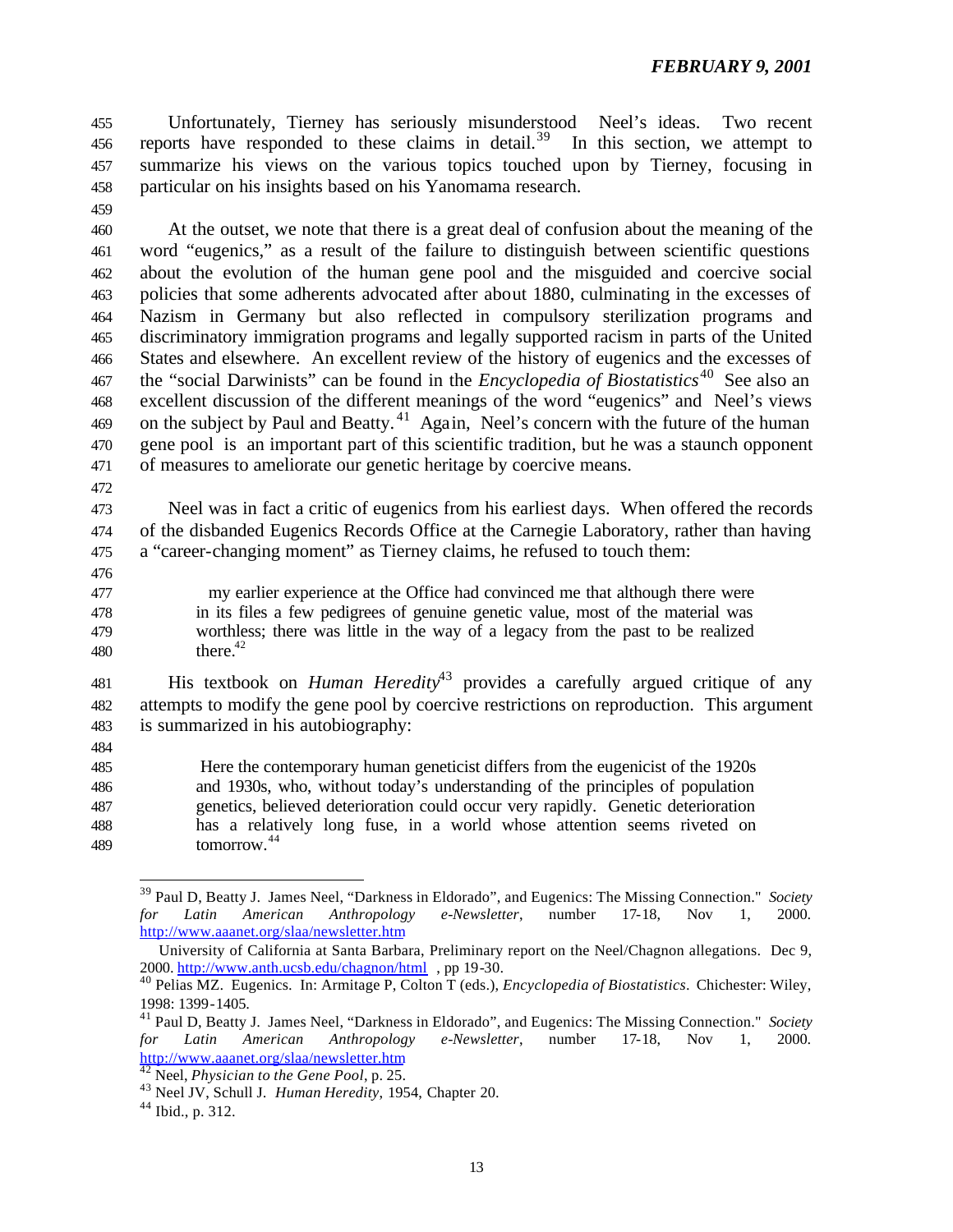His autobiography also takes pains to distinguish eugenics from what he called "euphenics," the goals of which are "to ensure that each individual maximizes his genetic 492 potentialities."

 Neel wrote extensively on the social implications of population genetics. The concluding chapters of his autobiography and several articles elaborate the specifics of his opinions. Neel was profoundly concerned with the dangers of overpopulation:

- -
- 

498 I submit that not only do geneticists lack the knowledge to recommend a comprehensive eugenic program in the classical sense but such a program would be socially unacceptable. Rather, each couple the world over should be encouraged by all means available to limit itself to two children. … This is not a eugenic program. It simply seeks for the foreseeable future to stabilize the human gene pool in all its wondrous diversity as it now is. … I can only suggest the even greater social injustice may overtake various 504 ethnic groups without this effort at stabilization.<sup>46</sup>

 He was also concerned with the changes that modern "civilization" had brought to our environment and the ability of the human species to adapt to these changes. His seminal paper on the "thrifty genotype" hypothesis<sup>47</sup> — suggesting that susceptibility to diseases such as diabetes in modern society might be a deleterious consequence of genotypes that had formerly been advantageous in human ancestral environments has 510 been called "arguably one of the most influential hypotheses in genetic epidemiology."<sup>48</sup> But perhaps the most relevant information comes from his 1980 article "On Being Headman", which Tierney has very selectively quoted. Neel begins with a thoughtful 513 analysis of the three major forces of evolution — chance, mutation, and selection — in the context of the Yanomamo, in which he considers the role of microdifferentiation of population structure and mating patterns, estimates of mutation rates obtained from the electrophoretic variants, and the reproductive advantage of headmen and their possible genetic superiority. All of this would be considered mainstream ideas in population genetics. He concludes with a section entitled "Are there tenable countermeasures to the loss of our primitive population structure?" which is worth quoting more extensively than Tierney does:

l

 The population explosion of the past several thousand years, plus the consolidation of large numbers of people of diverse origins in urban complexes and the ease of travel between these complexes, should introduce a great deal of inertia into the larger and much less isolated gene pools into which our species is currently subdivided, rendering it more unlikely that favorable accumulations of genetic traits can be wiped out by chance. A further stabilizing factor will be introduced by the increasing availability of contraceptive measures, which will decrease the variance in mean family size the world over. Otherwise stated, the scope for stochastic factors in the disruption of the evolutionary process should

Neel JV. *Physician to the Gene Pool*, p. 353.

<sup>&</sup>lt;sup>46</sup> Neel JV. How would Haldane have viewed the societal implications of today's genetic knowledge? In Majumder PP (ed.): *Human Population Genetics*, New York: Plenum Press, 1993, pp. 331-40.

 Neel JV. Diabetes mellitus: a "thrifty" genotype rendered detrimental by "progress"? *Am J Hum Genet*  1962; 14: 353-62.

 Weiss K, Ward RK. James V. Neel, M.D., PhD. (March 22, 1915 − January 31, 2000): Founder effect. *Am J Hum Genet* 2000; 66: 775-760.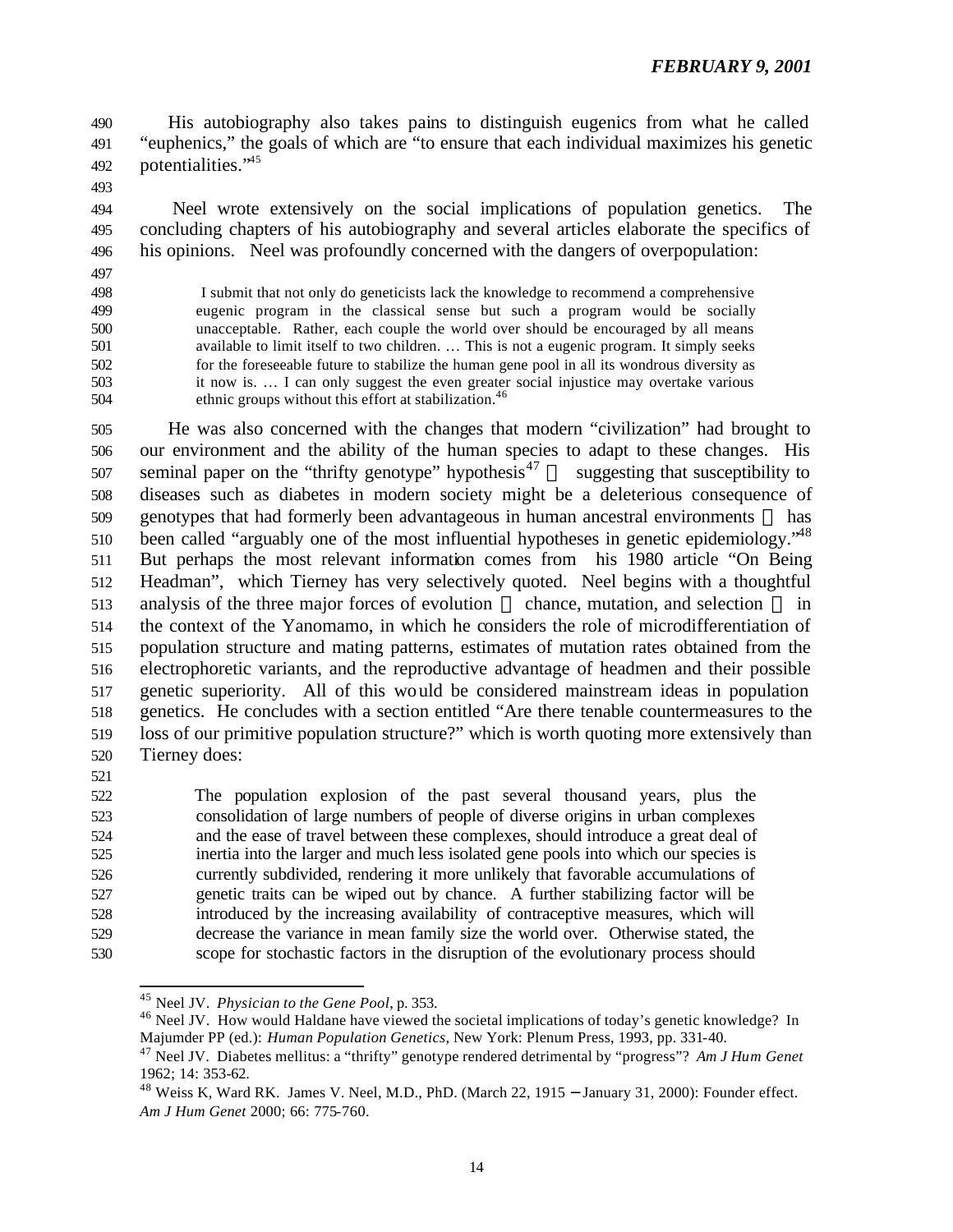be substantially dampened, albeit by no means eliminated. On the other hand, the loss of headmanship as a feature of our culture, as well as the weakening of other vehicles of natural selection, is clearly a minus. Finally, erosion by mutation will continue, and if the concerns of some are correct, with increasing environmental pollution will even increase. …

 My principal thesis in this presentation is that although we were all to some extent aware of a relaxation of natural selection, now we can see that the selection may have been both more rigorous and more necessary to the maintenance of human attributes than we have realized. The rate of the genetic deterioration of our species which we are led to predict by the foregoing considerations is indeterminate but, on the time scale on which man usually thinks, slow. Given the array of problems which the civilized world must solve during the next 100 years, even if we all saw the implication of the loss of headmanship as I have presented them, it would be difficult for geneticists to command real attention for such distant problems. But, should we get that attention, what can we offer at this time?

 Since there is little prospect society will ask us to remake it with these or other extensive eugenic measures, there really are available only two practical (i.e., socially acceptable) courses of eugenic action for the immediate future. The first is an increasing concern with the provision of genetic services designed to decrease the transmission of genes causing disease, especially genetic counseling coupled where indicated with prenatal diagnosis and early abortion. The second eugenic measure which geneticists can facilitate is a concern with measures which influence human mutation rates. We are all very aware of the need to minimize human exposure to environmental mutagens and the necessity of careful cost-benefit analyses insofar as these are possible when some exposure seems inevitable in our industrialized society. … Beyond this, however, it is now becoming apparent that there may be a more active role for the geneticist than simple protection of the public against unjustifiable exposures to mutagens. One of the very significant developments of the past decade has been the realization of the extent of the cellular potentiality for the editing and repair of lesions in DNA, but a variety of mechanisms. … To what extent the quantity and functioning of the enzymes involved in these repair mechanisms is in man subject to manipulation is extremely unclear and certainly a subject worthy of much more attention than it is presently receiving. Given the maximum feasible reduction of environmental mutagens, then the protection and favorable manipulation of these repair systems might prove to be the next chief eugenic 568 avenue open to us.<sup>49</sup>

 Despite Neel's frequent references to the word "eugenics" in the passages we have quoted and elsewhere in his writings, the sentiments expressed here are very much ones most human geneticists would be in sympathy with. They are based on solid scientific principles and do not contain the element of coercion that made the eugenics movement 573 of earlier days ethically unacceptable. In particular, in his last publication, he takes pains to distinguish what he calls "soft eugenics" characterized by individual free choice

Neel JV. On being headman. *Perspect Biol Med* 1980;23:277-94.

<sup>&</sup>lt;sup>50</sup> Neel JV. Some ethical issues at the population level raised by 'soft' eugenics, euphenics, and isogenics. *Hum Hered* 2000;50:14-21.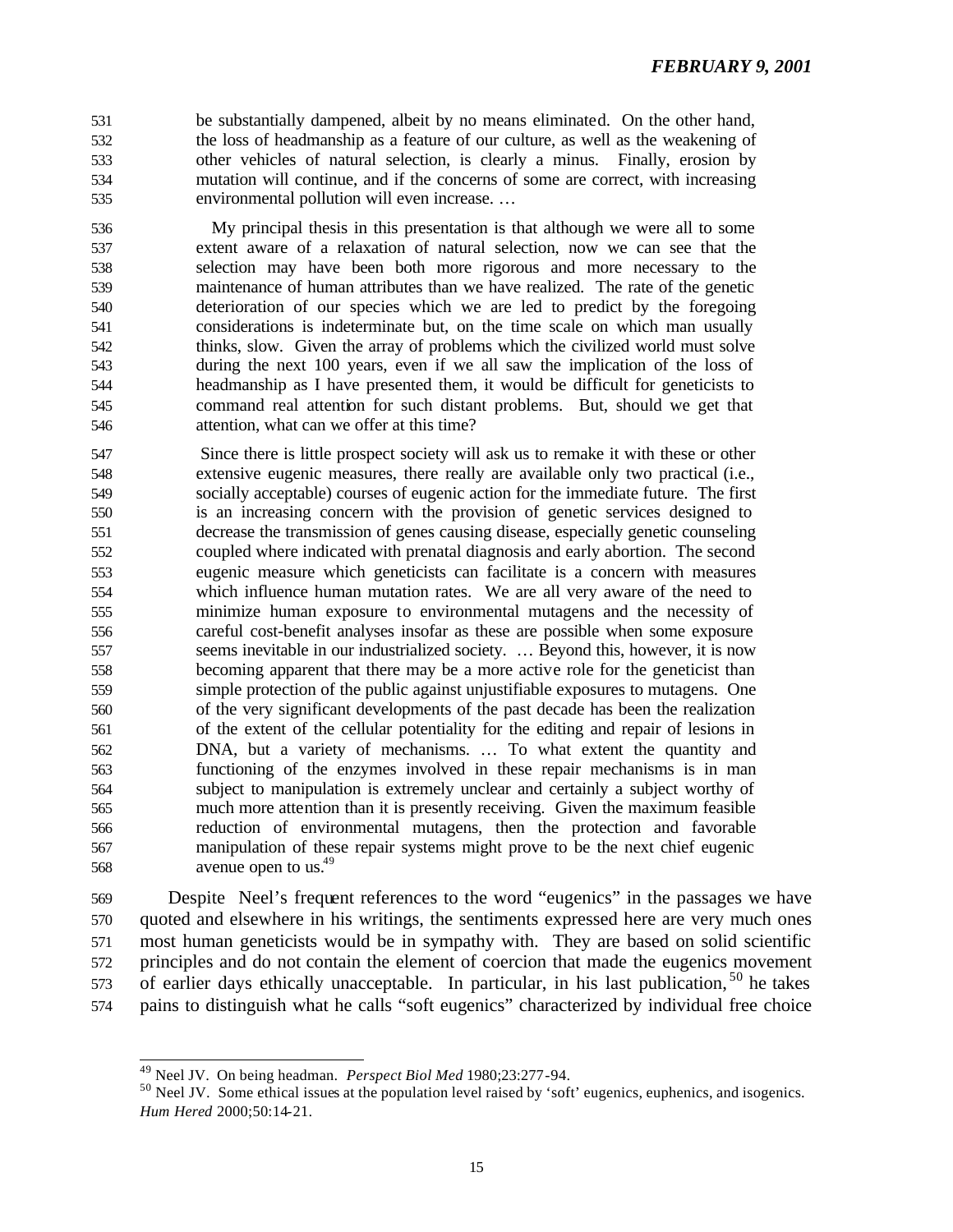in the exercise of reproductive freedoms to affect the genetic make-up of a couple's offspring from the coercive forms of eugenics of the past.

- 
- 

 **3. The AEC Motivation for Funding the Yanomama Research, Human Radiation Experiments and the 'Culture of Violence'**

 Neel's research of the Yanomamo was indeed partially funded by the AEC, which was at the time one of the major funding sources for research on population genetics because of its interest in mutation rates, both natural and radiation induced. Additional funding was provided by the National Institutes of Health, the Population Council, the International Biology Program of the International Council of Scientific Unions, and the Pan American Health Organization. However, it is clear from his autobiography that the expeditions had a very broad range of scientific objectives, ranging from studies of the microdifferentiation in the gene pool in primitive populations and its relationship to population structure and breeding patterns, the profile of disease pressures in a (virtually) uncontacted population, and the evolutionary basis of these phenomena. In part, then, one of its objectives would naturally have been to estimate natural mutation rates, had this been possible at the time, but this could not be accomplished by direct observation given the extreme rarity of germline mutations. On the other hand, the "indirect" method of estimating mutation rates based on fitting population genetics models to the distribution of allele frequencies in present-day samples was not available until its scientific basis was introduced by Kimura and Ohta in  $1969^{51}$  In Neel's words:

 At the outset, in 1962, there had been a variety of justifications for the Indian studies, but the study of mutation was not one of them. In discussing the Indian studies, I have mentioned the extent to which we employed electrophoresis to detect genetic variants of some of the serum proteins and erythrocyte enzymes, with a view to characterizing the nature of the genetic differences between tribes. It must have been sometime in 1970, after reading a paper by the Japanese geneticists M. Kimura and T. Ohta, that I realized that we could employ our data on electrophoretic variants among Amerindians to generate estimates of mutation rates, but now the approach would be indirect rather than the direct approach discussed thus far.<sup>52</sup>

 In any event, the use of the term "control group" for the atomic bomb survivor studies would be inappropriate to describe the Yanomamo studies as there are numerous reasons why human populations are likely to differ in their estimated baseline mutation rates, including genetic heterogeneity, unmeasured environmental factors, and methodological artifacts. Neel was highly cognizant of these issues and never proposed to use the Yanomamo data as a control. Indeed, we have examined all of Neel's research grants to the AEC for the period 1966−1974 and not found any indication that this research was motivated by a desire to use these data as a control for the atomic bomb survivors. The

 Kimura M, Ohta T. The average number of generations until extinction of an individual mutant gene in a finite population. *Genetics* 1969; 63: 701-9.

Neel, *Physician to the gene pool,* p. 218.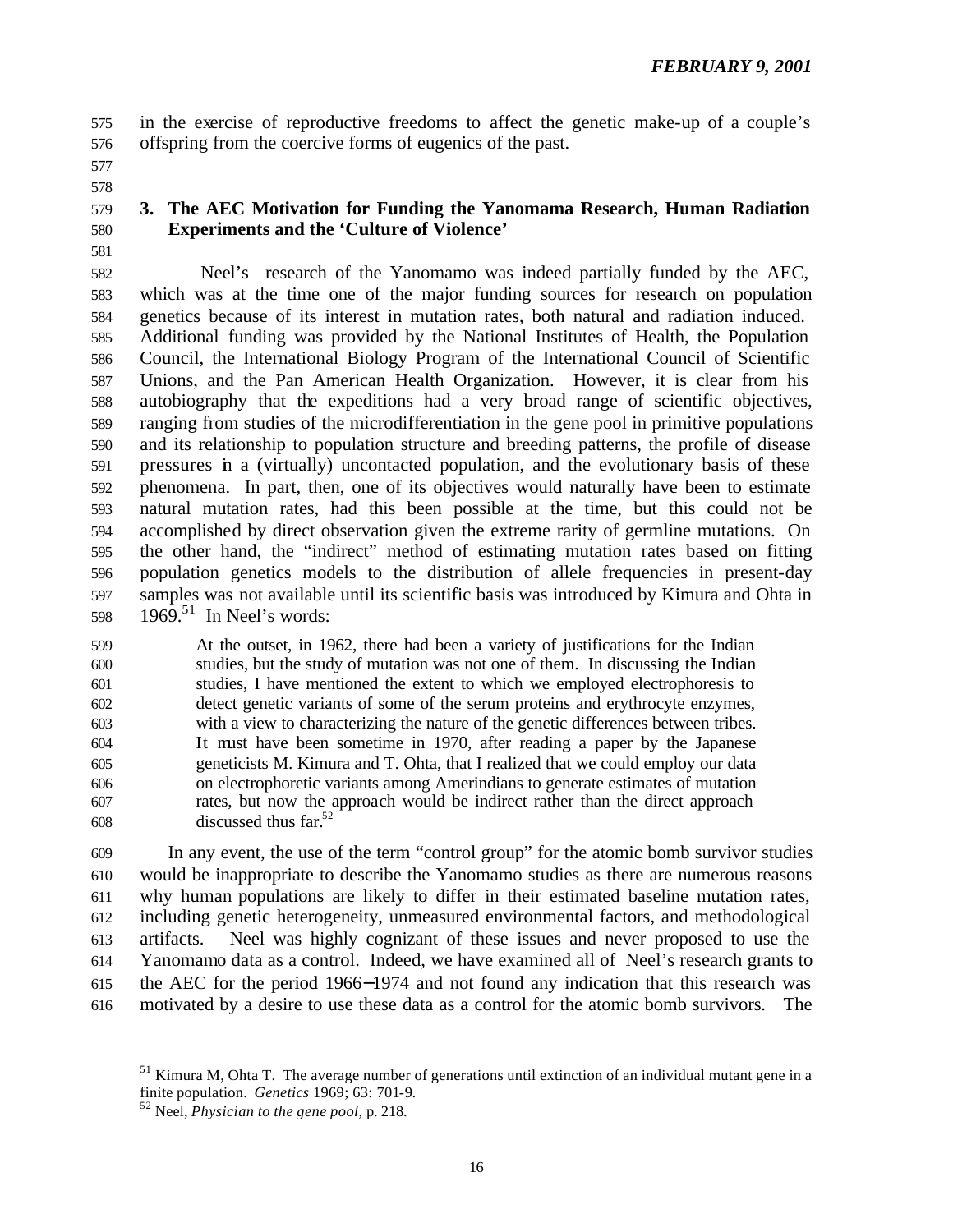first mention of mutation rates appears in the continuation application for the period 11/1/71−10/31/72, where it is stated

- 
- It involves an examination of blood specimens from a large series of children born to the irradiated survivors of Hiroshima and Nagasaki, and from a suitable series of controls, for evidences of mutation at the biochemical level.

 Earlier, Neel had discarded the nonirradiated city of Kure as a suitable control, since its social conditions were not comparable to Hiroshima. He was too good a scientist to contemplate using the Yanomami as a better control. Although this application does not clarify the source of controls, recent correspondence with William J. Schull explains that all comparisons were internal to the atomic bomb survivor cohort in relation to dose.

 Only in the analysis of the biochemical data has a dichotomy been used, proximal versus distal parental exposure, but I would emphasize that the comparison is internal and not dependent on some "control" from Michigan or South America. The notion of a control as Tierney apparently uses this word simply never occurred to us. It was too stupid to entertain even briefly. There were too many differences between the Japanese and Michiganers or South Americans to consider using anything other than internal comparisons. As it was, even when comparing one group of Japanese with another, there were numerous sources of extraneous variability that could create spurious differences or obscure real ones. Our focus was always to minimize, if not wholly mitigate  $t$  these latter possibilities.<sup>53</sup>

 Of course, it is possible that the AEC rationalized support of this research on this basis, as suggested by the information obtained by Tierney from the AEC under the Freedom of Information Act. Although we have not seen the specific document to which Tierney refers, the following press release, dated February 16, 1976, is similar enough to give a flavor of the possible interpretation:

 Past research by Neel and his associates, supported by the Atomic Energy Commission (which was absorbed by ERDA last year) and the National Science Foundation, dealt primarily with establishing long-range genetic trends in the relatively primitive Yanomama Indians of South America, a civilization unexposed to modern-day pollutants, and the Japanese survivors of the Hiroshima and Nagasaki bombings. These on-going projects will provide a basis of comparison for data developed on mutation rates in the United States.<sup>54</sup>

 However, it is important to note that this document was written seven years after the Kimura and Ohta paper and did not refer to earlier studies. Estimation of natural human mutation rates is of considerable scientific importance in population genetics and essential for providing a comparison with the available experimental animal data. 

l <sup>53</sup> Schull WJ. E-mail to Duncan Thomas, Nov 29, 2000.

<sup>&</sup>lt;sup>54</sup> Garon PA. ERDA to fund mutation monitoring program. Washington, DC: ERDA press release, February 16, 1976. (http://search.dis.anl.gov/plwebcgi/mhrexpage.pl?0703038+1+2\_free\_user\_+1%2bminute+60+0+unix+12502+table+mhrexuser+query+doe:dod:hhs:cia:va:nrc:+neel)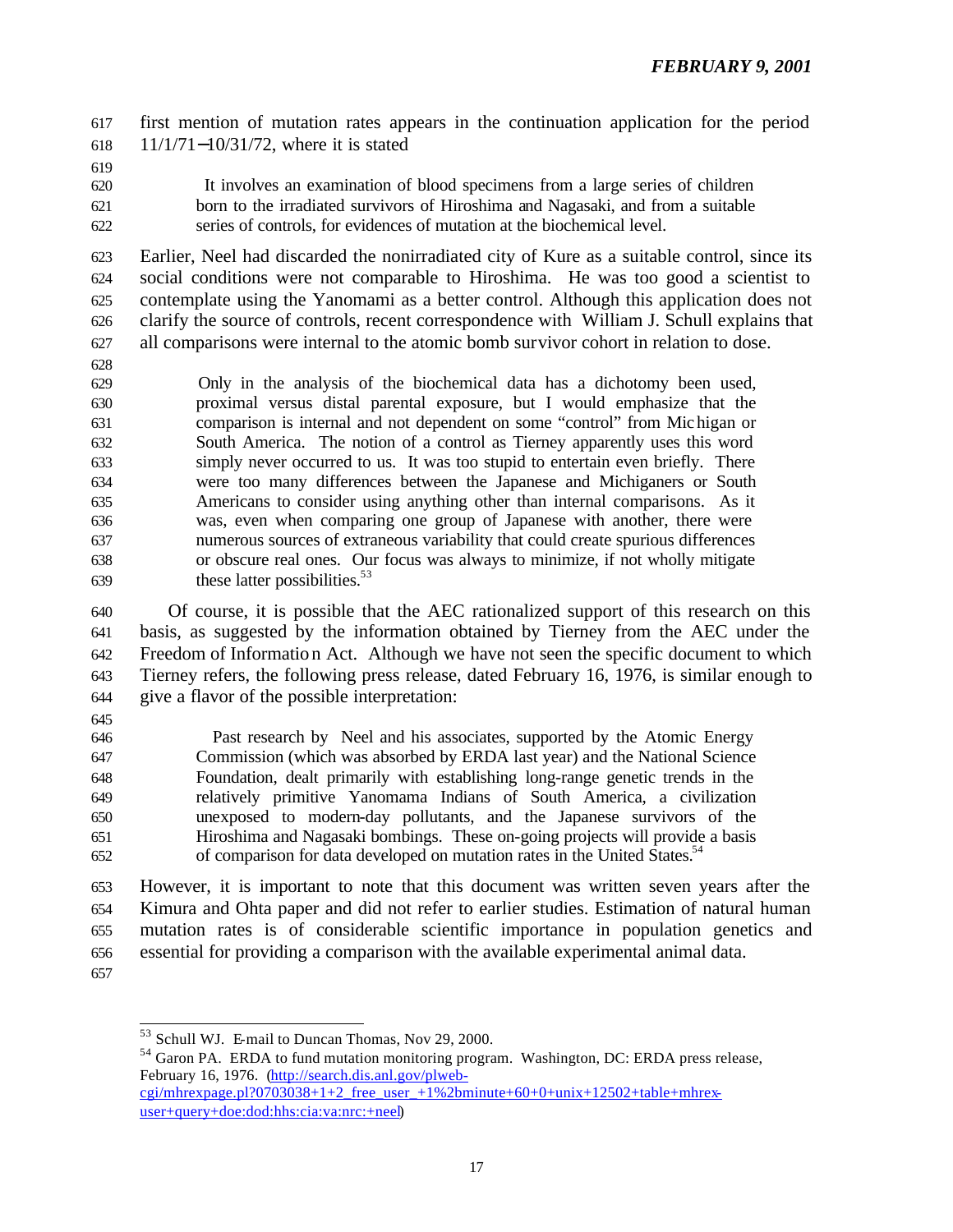The thyroid uptake study using tracer doses of radioiodine conducted among the Yanomami by Marcel Roche of Venezuala was neither a "genetic study", as characterized by Tierney, nor was it related to Neel's research in any way. In any case, it is extremely unlikely that this study caused any harm to the Yanomami. The use of very low doses of radioiodine is a widely used diagnostic tool to assess thyroid function, even today.

 The final chapter of Tierney's book reviews the history of the human radiation experiments conducted by the AEC, and attempts to link Neel's research by means of association with several participants, by his involvement with the Atomic Bomb Casualty Commission (ABCC), and by the AEC funding of his Yanomamo studies. Specifically, Tierney points to Neel's presence at the Strong Memorial Hospital in Rochester NY around the time when the plutonium injections were carried out there. Neel took his medical degree from Rochester and, therefore, his presence in the Strong Memorial Hospital was natural. Tierney also makes connections with Stafford Warren, the chief of the Rochester Manhattan Project Medical Section, who was responsible for Neel's posting to ABCC, and with several other figures, including Shields Warren, Joseph Howard, Avery Brues, Walter Libby, Paul Henshaw, Paul Aebersold, and Marcel Roche. None of these individuals, with the exception of Marcel Roche, were involved in any way with the Yanomamo studies and no credible connection with Neel's research has been established. Tierney alleges that Stafford Warren asked William Valentine (who had previously been Neel's collaborator in his thalassemia research in 1942-45) to perform plutonium injections. Valentine denies having used any radioactive substance at Rochester or knowing of the top-secret work being done by Stafford's group until it 682 became public in the  $1990s^{56}$ . Furthermore, this section is filled with numerous factual errors, which have been addressed extensively by Bruce Alberts on behalf of the National 684 Academy of Sciences, and need not be repeated here.

# **4. Ethical Conduct of Field Studies**

 COLLECTION OF PEDIGREE DATA. Tierney attacks the mode of conduct of fieldwork relating to the Yanomama project. It should be noted that Tierney's allegations are not directly against Neel, but his field workers. However, even these allegations are biased and therefore lack credibility<sup>58</sup>. Chagnon and other fieldworkers typically did not directly request information about family relationships from close relatives of deceased individuals. The motivation for an indirect method of collecting pedigree information actually reflected the cultural taboo against naming both living and deceased individuals in the Yanomami villages. Chagnon indicates that initially he had used some methods for collecting pedigree information which he later abandoned when he learnt that the methods did not conform to the cultural values of the population. It is known that there

l Advisory Committee on Human Radiation Experiments, *Final Report*, Oxford University Press, 1995.

Letter from W. N. Valentine to Newton Morton, Nov 20, 2000.

http://www4.nationalacademies.org/nas/nashome.nsf/b57eflbf2404952b852566dd00671bfd/57065fl6ff25 8371852569920052d283?OpenDocument

<sup>&</sup>lt;sup>58</sup> The UCSB report http://www.anth.ucsb.edu/discus/html/messages/62/103.html?976418030, 'Chapter 3, The Napoleonic Wars'.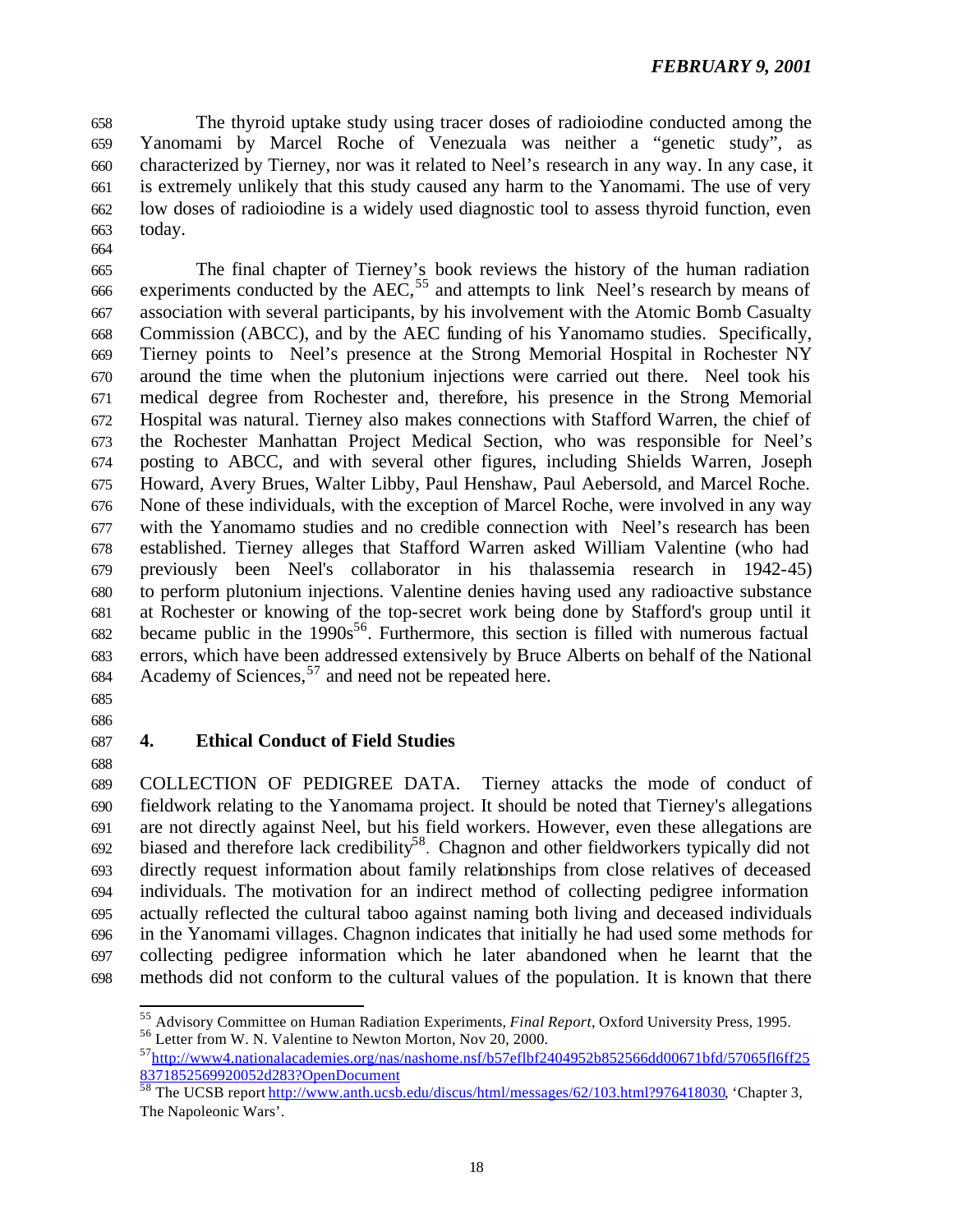has been a temporal change in cultural values of the Yanomama through their contact with governments and missionaries. For example, Tierney refers to many Yanomami by name despite the previous taboo against naming individuals. Therefore, it is virtually impossible to retrospectively evaluate the degree of seriousness of the conflict between cultural and scientific values during the conduct of the Yanomama studies.

 THE CONSENT PROCESS. The consent process for research studies has changed dramatically during the 30 years since the studies by Neel. Therefore, current guidelines for obtaining informed consent cannot be applied to Neel's studies in the Yanomamo. Indeed, no records have yet been located documenting the consent process for the Yanomami studies. It is unclear whether documentation of the consent process was requested by the University of Michigan or by any other relevant agency. On the face page of Neel's grant applications, the box adjacent to the question "Does the proposed study involve human subjects?" is marked "No" with the annotation "(Not in the usual sense)." This box, however, appears on the face page of the grant applications beginning only in 1967. It is pertinent to mention that Neel was himself the Chair of a World Health Organization (WHO) international Scientific Group that made recommendations on conduct of Research on Human Population Genetics including ""Relations of the Research Team with the Population Studied."<sup>59</sup>, and also that when the Yanomama studies were conducted, these WHO guidelines were the only available guidelines that specifically pertained to the conduct of genetic research on populations. Additionally, Peter Smouse, one of Neel's later coinvestigators on the Yanomama study writes

 All of our studies involved a "human use" protocol, appropriately filed with the university. There were always questions about "informed consent" on the forms, and that was always a tough one. We always had informed consent, after a fashion, but you have to understand the field context. We were communicating through a  $3<sup>rd</sup>$  party, Chagnon or a missionary, or someone else who spoke Yanomama. These were people living in the 1500s (culturally), and their understanding of what we were doing was imperfect, at best. There is only so much one can accomplish with linguistic translation; we all did our best, but to say they were "informed", in the sense you and I would expect it in a modern clinic, would be false. We explained all this to the Human Use Committee, and they understood and approved the protocols. We never drew blood from someone who was unwilling, and there were definitely those who were unwilling. In general, something of value to them was offered in return. What that was depended on whom we were dealing with (and what they really valued), which tended to depend on the local trade network, more than anything else. They seemed pleased with the exchange, at the time; it is their normal way of doing business. Today, with changing attitudes, a lot more information, and a change in the commodity values of the offerings, there are those who would pass on the opportunity of venipuncture (I'm not fond of it myself), but for the time and  $p$  place, we played it straight and in good faith. We followed the protocols.<sup>60</sup>

<sup>&</sup>lt;sup>59</sup> WHO Tech. Rep. Series No. 279, (1964) and WHO Tech. Rep. Series. No. 387 (1968).

Smouse P. E-mail to Duncan Thomas, Nov 28, 2000.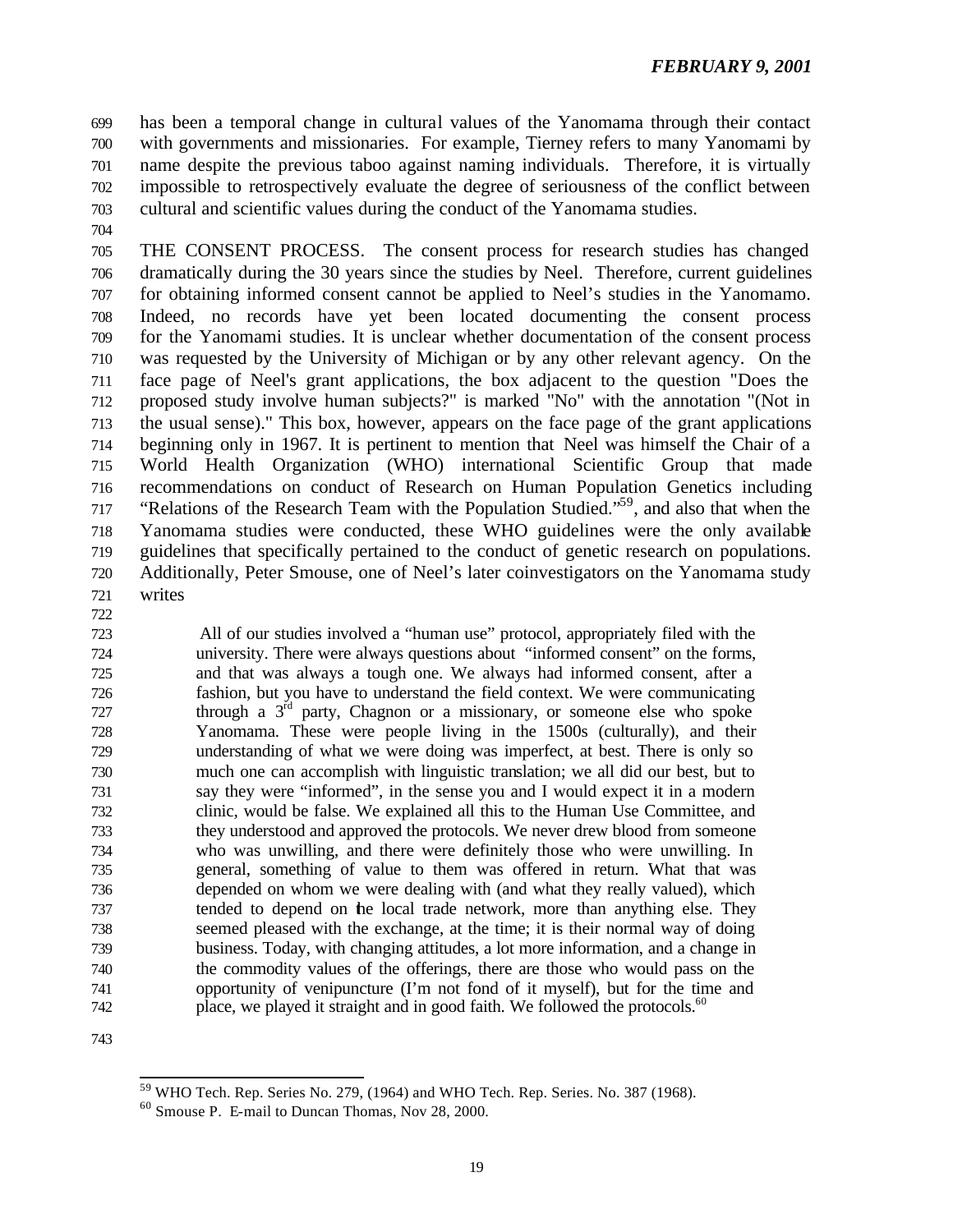Venipuncture was necessary for the research studies that Neel conducted regarding the public health and population structure of the Yanomamo and later for the indirect studies of mutation rates.

 BENEFITS OF CONTACT. Neel always felt that his research was directed at "critical health needs" of the population. This is perhaps most clearly spelled out in a letter to Mr. and Mrs. Keith Wardlaw, missionaries at the Toototohi Station, dated March 13, 1967 (before the measles expedition):

 During this period there is perhaps the opportunity to initiate certain measures which will protect them when the inevitable contacts with a wider world occur. For the purposes of this discussion, we can divide the types of disease from which they suffer into three categories, namely, traumatic, infectious, and nutritional.

 He then provides another two pages of specific recommendations for addressing each of these concerns. In his autobiography, he also confronts this question:

 As we examined the Indians and collected our samples, all this the basis for learned papers that would ultimately contribute to our professional reputations, were we only the latest of the exploiters, now for scientific reasons? Students have on several occasions raised this point when I have lectured on these studies.

 We took great pains to introduce no disease. We treated the sick as we traveled. At the end of each period in the field, we submitted detailed reports and recommendations to the appropriate authorities of Brazil and Venezuela and wrote general accounts of our findings. In 1968, I arranged a Symposium subsequently published for the Pan American Health Organization, entitled "Biomedical Challenges presented by the American Indian," at which a variety of health issues were discussed. I have no illusions about how effective any of this was in the long-range sense. … Did we ameliorate the situation, even if by ever  $\sigma$  373 673 773 673 80 little, and simultaneously collect data of some scientific value?<sup>61</sup>

 Thus, even if the scientific research on population genetics had no direct benefit to the Yanomami, Neel and his team did their best to provide them medical care (not as part of their research) and by calling attention of various individuals and agencies to their more immediate needs.

 Members of IGES, therefore, do not find any evidence in support of the charge that Neel and his team had abused the then existing ethical guidelines during their conduct of research on the Yanomami. Concern for the impact that members of Western societies, including scientists, can have upon primitive cultures reinforces the need for development of internationally accepted guidelines for the collection of genetic information from populations. IGES has already initiated discussion on ethical issues pertaining to the conduct of genetic epidemiological research (long before the current controversy stemming from the publication of Tierney's book) through its Ethical, Legal and Social Issues (ELSI) Committee. It is unfortunate that Tierney has seriously distorted facts and

l Neel, *Physician to the Gene Pool,* p. 171.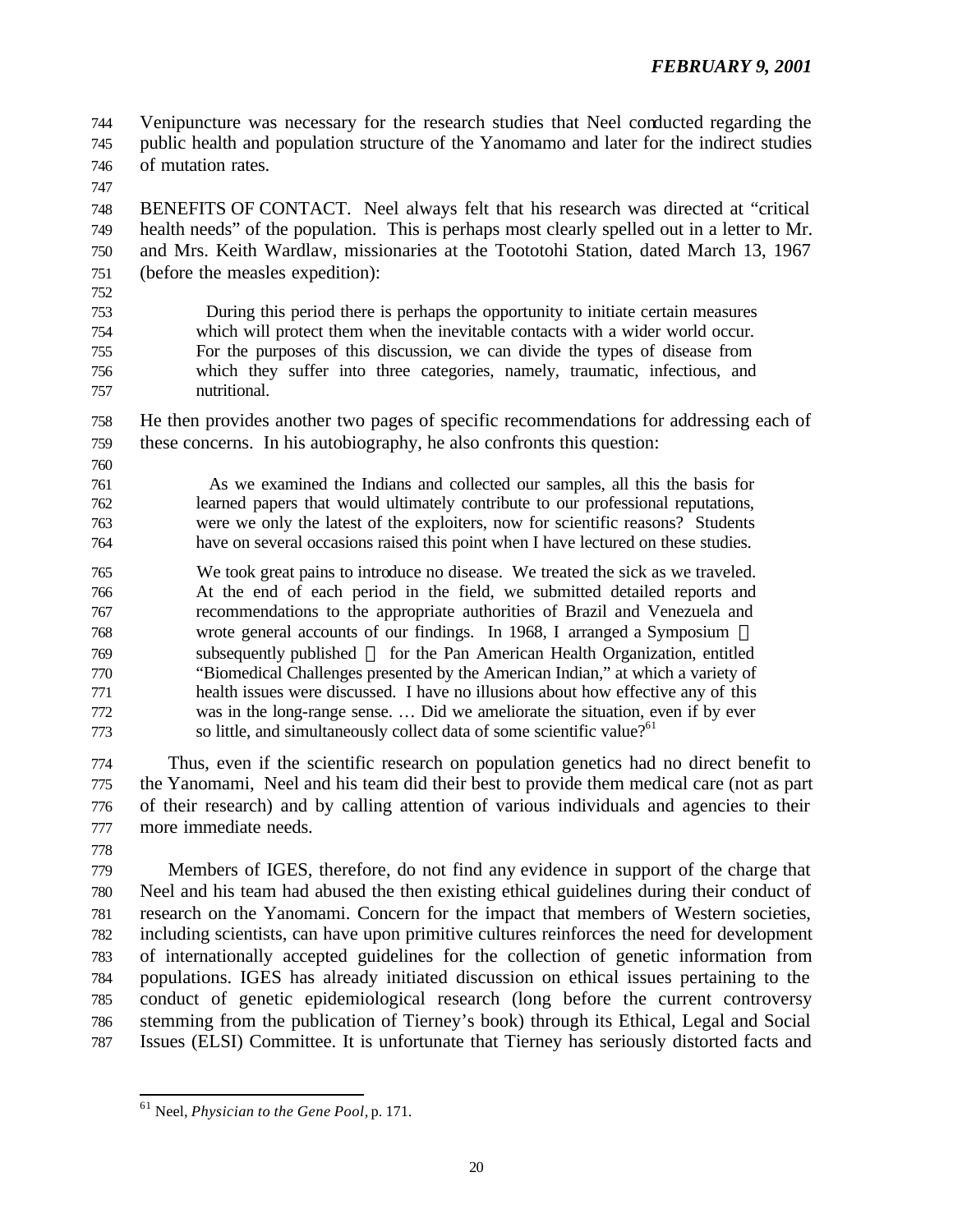has demonized James V. Neel without clarifying any of the ethical issues, which IGES membership condemns unequivocally.

- 
- 

## **NEEL'S CONTRIBUTIONS TO GENETIC EPIDEMIOLOGY IN GENERAL, AND PURPOSE AND LESSONS FROM THE YANOMAMA RESEARCH IN PARTICULAR**

 No review of *Darkness in El Dorado* would be complete without an examination of Tierney's characterization of Neel's views as "quixotic" and similar disparaging terms, nor of his distortions of the purpose of the research and what was learned from it. It would be impossible to do justice to the breadth of Neel's career in a few paragraphs in this report, focused as it is upon the major ethics charges that have been leveled against him. Fortunately, however, there have been a number of eloquent tributes written to him, 802 both during his life and upon his death,  $63$  which will help compensate for the inadequacies of the following account. In addition to his vision of our field which led to the creation of the International Genetic Epidemiology Society and his service to IGES as its first President, his role in founding the world's first Department of Human Genetics at the University of Michigan, the large number of individuals he has inspired and trained, and his leadership in many other organizations (President of the American Society of Human Genetics, first Director of the Atomic Bomb Casualty Commission, member of the National Academy of Sciences, and the list goes on and on), Neel has left behind a monumental body of important research findings. His early work spanned such topics as thalassemia and sickle cell anemia, the thrifty genotype hypothesis for diabetes and other diseases of modern civilization, and the role of homeostasis in congenital anomalies. For over fifty years, he was involved in the most comprehensive effort ever undertaken to 814 study the mutagenic effect of ionizing radiation in humans — the study of the atomic bomb survivors. His efforts beginning in 1972 to estimate the radiation-induced mutation rate by direct observation, entailing over a million genotypes, was a model for "big science" in biology in its day, particularly considering the primitive state of the genotyping technology then available. As characterized in Schull's eulogy,

l

 "if there is a single thread the connects his scientific career, it is his preoccupation with the phenomenon of mutation. … His interest focused not merely on the frequency of mutation, whether spontaneously occurring or induced, but on the biochemistry of the process, the manifestation of mutations when present in single dose, and the factors that govern the persistence or loss of new mutations at the population level."

 This leads us thus to the population studies among the Yanomami. Contrary to the characterization by Tierney as a test of "eugenic theories," this research program was

 Schull WJ. Scientist, journalist, orchidist — will the real James V. Neel please stand up. In: Rucknagel DL, Tashian RE (Eds.) *Evolutionary Perspectives and the New Genetics*, Progress in Clinical and Biological Research, 218: 1-9. New York: Alan R. Liss, 1986.

Schull WJ. James Van Gundia Neel. *Genet Epidemiol* 2000: 18: 289-91.

Weiss K, Ward RK. James V. Neel, M.D., PhD. (March 22, 1915 − January 31, 2000): Founder effect. *Am J Hum Genet* 2000; 66: 775-760.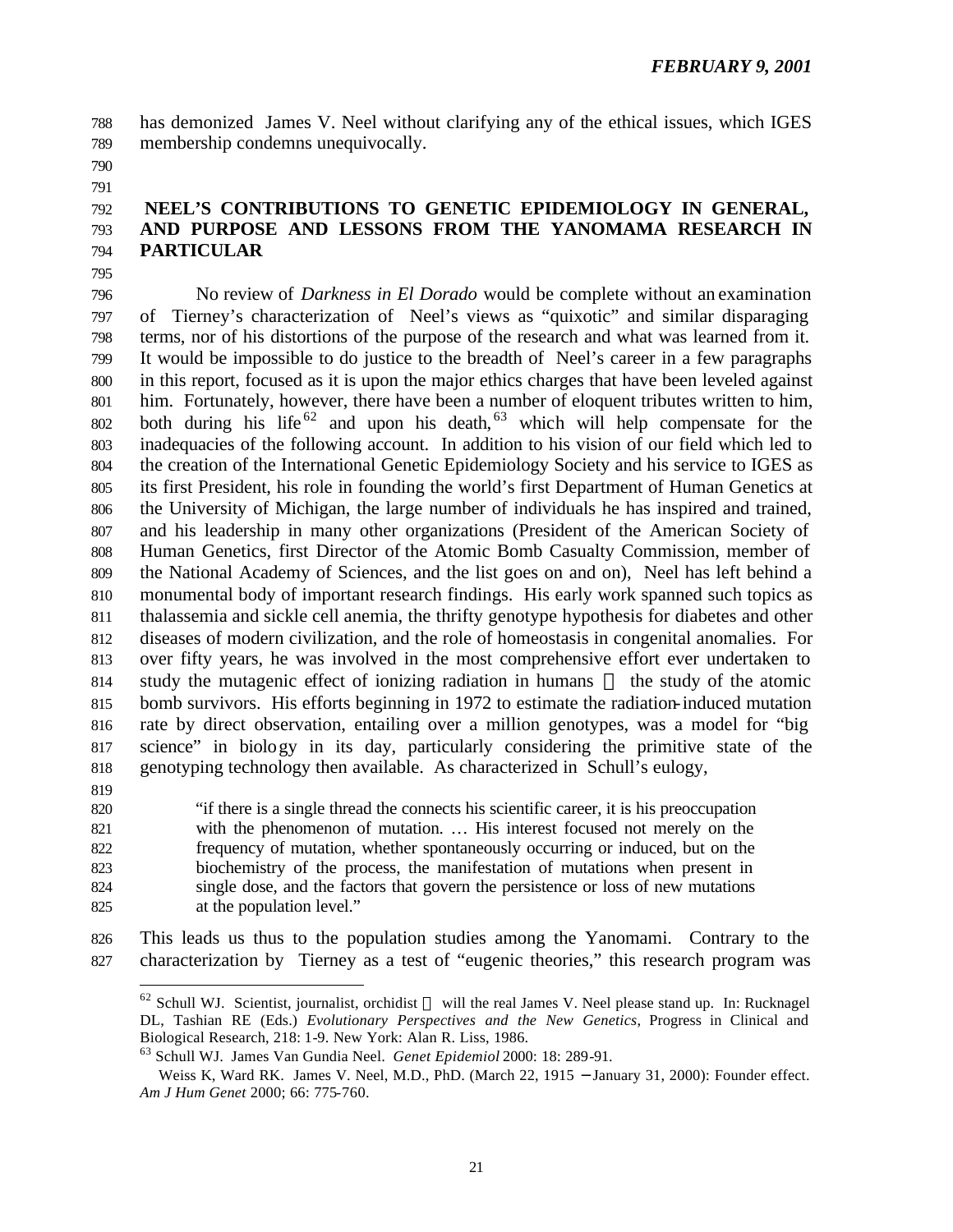highly multidisciplinary with a broad range of objectives. These are laid out clearly in his AEC grant applications, his correspondence, the numerous scientific publications which resulted, and his autobiography. His 1965 grant application lays out the purpose as follows:

- 
- 

 The specific objective of these teams is to gain as comprehensive a picture as possible of the circumstances under which man evolved. …In the field, the following items represent the information to be obtained:

- (a) Secure as complete a pedigree of the village under study as possible, including the reproductive performance of all living individuals, with the viewpoint of determining the breeding structure and vital statistics of the group.
- (b) Obtain physical examinations and anthropometric measurements on as many individuals as possible, in order to characterize the health and development of the group.
- 

l

 (c) Collect blood, saliva, urine and stool specimens on as many persons as possible, to determine genetic structure and disease experience.

 … Firstly the concept of the population structure under which human evolution occurred which is beginning to emerge from these studies differs from any of the formal models thus far proposed. Briefly stated, the "fission-fusion" model which we are developing, with fissions occurring along biological lines, would tend to maximize the "founding effect" but, within a tribe, tend to minimize the importance of drift. Secondly, we are at the point ready to challenge the concept that primitive man is innately extremely susceptible to such diseases of civilization as smallpox, measles, and tuberculosis, feeling that the true reasons for the devastation produced by these diseases is as apt to be found in the epidemiological characteristics of these groups and attitudes towards death. This has important implications for the kind of selection thought to have accompanied the process of civilization. Other hypotheses, regarding the changing significance of differential fertility and the manner of acquisition of disease immunities and how this leads to genetic selection, are also presenting 860 themselves.<sup>64</sup>

 Perhaps the most wide-ranging summary of what was learned from this research is 862 contained in a *Science* article Neel published in 1970.<sup>65</sup> In this article, he summarizes the findings on four topics: "(i) microdifferentiation and the strategy of evolution, (ii) population control and population size, (iii) polygyny and the genetic significance of differential fertility, and (iv) the balance with disease." After reviewing the data on each of these points, he concludes with four principles that he suggests are relevant to the 867 problems of highly civilized communities: "stabilize the gene pool numerically...; protect the gene against damage…; improve the quality of life through parental choice based on genetic counseling and prenatal diagnosis…; [and] improve the phenotypic expression of the individual genotype." He concludes with a passionate plea to live in harmony with 871 the biosphere that anticipates the ecological concerns of later decades. Chapters 8–12 of

<sup>&</sup>lt;sup>64</sup> Neel JV, Schull WJ. Area program in population genetics. University of Michigan application to the U.S. Atomic Energy Commission for 11/1/65−10/31/66, Proposal number ORA-65-840-F1, pp 8-9.

Neel JV. Lessons from a "primitive" people. *Science* 1970; 170: 815-22.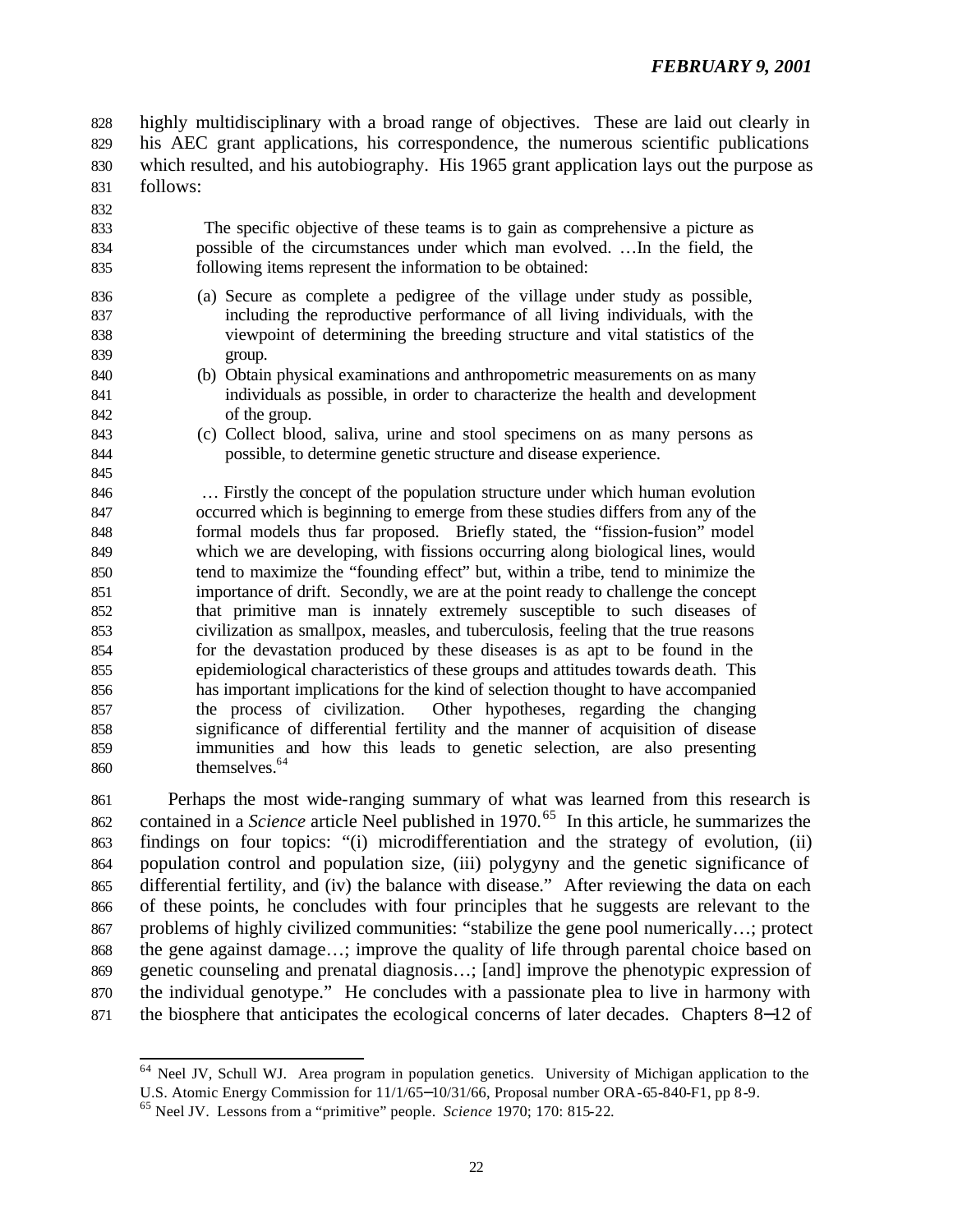his autobiography provide a much more detailed discussion, in layman's language, of the insights that were learned from this experience on such topics as the spectrum of disease, tribal demography, genetic differentiation between villages and its implications for evolution, and the rates of spontaneous mutation.

- 
- Reflecting back upon Neel's accomplishments, Weiss and Ward wrote
- Over a 20-year period his work in a large number of Yanomama villages and in at

 least 20 other tribes in South and Central America generated a formidable set of data providing unparalleled and perhaps unrepeatable insight into the evolutionary biology of our species. … These data revealed a wholly unexpected magnitude of genetic variation in human populations, just when the merits of Kimura's neutral theory were being hotly debated. The many analyses of these data have been influential in shaping our perception of human genetic diversity, highlighting in particular the role that sociocultural practices such as culturally defined kinship relationships within and among local villages have in the shaping of human genetic diversity at the micro scale. The continued existence of 15,000 or so samples collected 30 or more years ago ensures that this scientific legacy will be profitably mined for many years to come. … There can be little doubt that the selective pressures 10,000 years ago were substantially different from those of the recent past, a concept that has implications for how we design studies of the genetic contribution to common disease.

 Beyond his purely scientific accomplishments, Neel may be remembered best for his vision of the future of genetics and its policy implications for the future of humanity. Many of these ideas have already been discussed above, but the reader is particularly encouraged to study the final six chapters of his autobiography, where his thoughts on such issues as overpopulation, evolutionary biology, increasing exposure to mutagens, the emergence of a gerontocracy, radiation risks, euphenics, genetic counseling, prenatal diagnosis, gene therapy, and aging are discussed.

 

# **CONCLUSIONS**

 The publication of *Darkness in Eldorado* has ignited a firestorm of controversy in both the scientific community and the popular press. As laid out above, the central charges against James V. Neel are all false. Neel was not a eugenicist. He did not cause a deadly epidemic of measles among the Yanomamo. On the contrary, even though it was not a part of his scientific research, he took all efforts within his means to contain the epidemic and to vaccinate the population, which undoubtedly reduced its impact. He did provide medical care to the infected population, despite the obvious disruption of his research program. And no aspect of the vaccination program was in any sense an experiment to test "eugenic views." There is no indication that Neel violated the then existing ethical guidelines for genetic research on populations. It may be mentioned that long before the current controversy started, IGES had constituted an ELSI Committee to discuss issues such as informed consent, family-history taking, community involvement, justice in the distribution of risks and benefits, etc., and to formulate guidelines to avoid possible harm in population research. However, the harm done to Neel and his associates